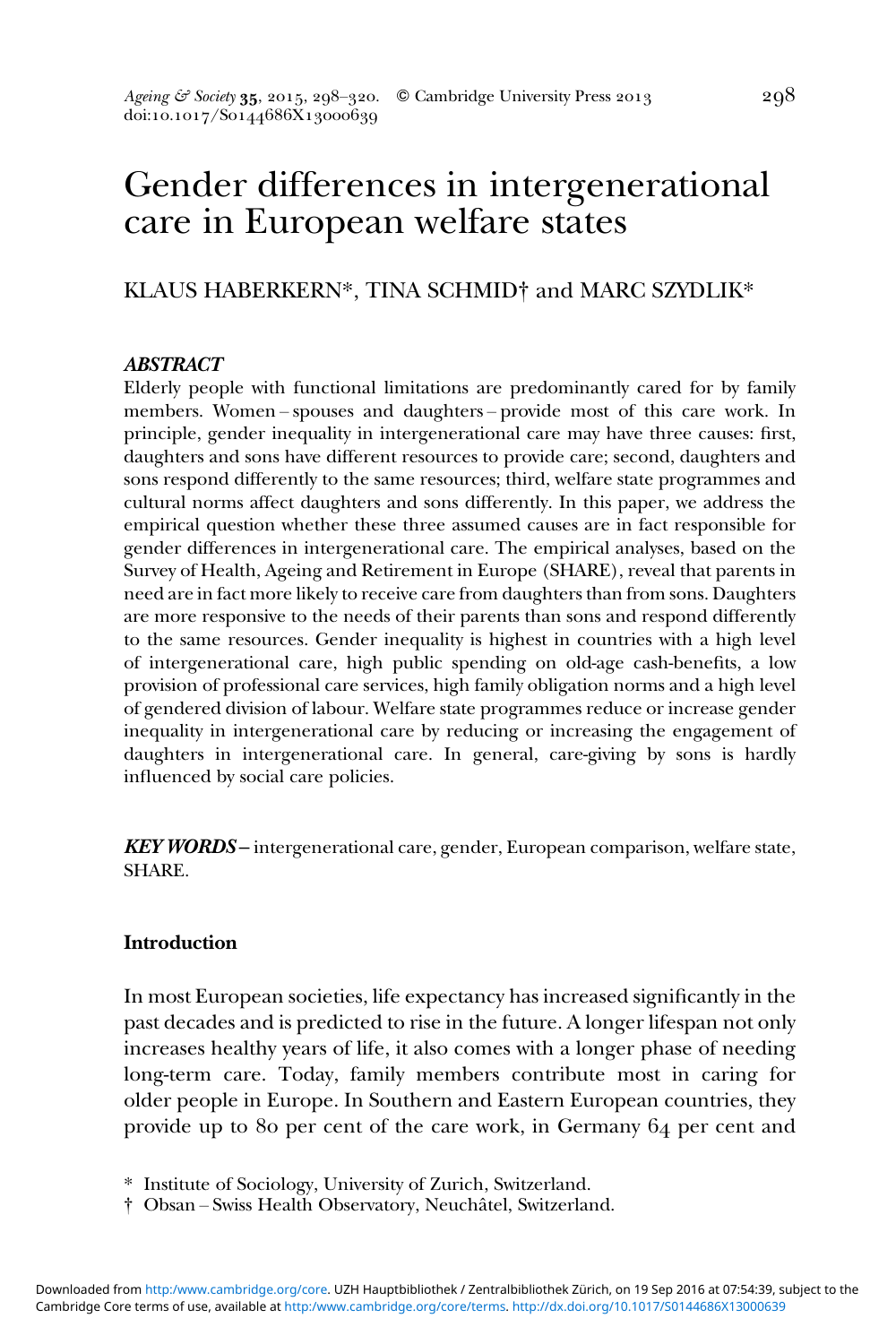in Denmark still 40 per cent (Organisation for Economic Co-operation and Development (OECD)  $2005$ :  $108$ ).

Previous research shows that partners and adult children are the most common familial care-givers (OECD  $2011:90$ ). Parents particularly receive care from children where there is no partner available or where physical limitations accumulate (Haberkern and Szydlik 2010). In most countries, daughters have the lion's share of this care work; they provide care to elderly parents more often and more intensively than sons (e.g. Arber and Ginn  $1995$ ; Bracke, Christiaens and Wauterickx  $2008$ ; Chesley and Poppie  $2009$ ).

In fact, gender inequality in intergenerational care needs to be viewed with a cautious eye. On the one hand, intergenerational care is associated with worsening health, fewer working hours and smaller incomes (OECD ). Gender inequality in care, therefore, can translate into gender inequality in other spheres and increase the poverty risk of women. On the other hand, gender inequality in care can be expensive for societies when care and work responsibilities are allocated according to gender rather than according to skills, talents and abilities, e.g. when highly educated daughters provide care to their parents whereas lower-educated sons stay in the labour market. Finally, it must be questioned whether ageing societies can do without a substantial contribution of male carers in the future. Even though a number of studies have analysed daughters' and a few sons' care behaviour (e.g. Arber and Ginn  $1995$ ; Crespo 2006; Lee, Dwyer and Coward  $1993$ ), a comprehensive cross-national account of gender differences in intergenerational care in Europe is still missing. It is still open to debate what factors influence the gendered division in intergenerational care.

In principle, gender inequality in care may have three general causes. First, daughters and sons may have different resources and needs that affect their care-giving, e.g. education, employment status, etc. Second, daughters and sons may respond to the same needs and resources in different ways, e.g. daughters may be more responsive to their parents' needs. Finally, welfare state regulations and cultural norms may not be gender neutral and could affect the engagement of daughters and sons in intergenerational care differently.

The present paper focuses on these three aspects in a comparative perspective. The main questions are as follows: Which factors – individual, familial and/or institutional – influence gender divisions in intergenerational care? Are parents more likely to receive care from daughters because female offspring have different resources compared to sons or because daughters respond differently to the same resources? Finally, do social care policies and cultural norms influence gender inequality?

Using data from the Survey of Health, Ageing and Retirement in Europe (SHARE), we analysed daughters' and sons' care involvement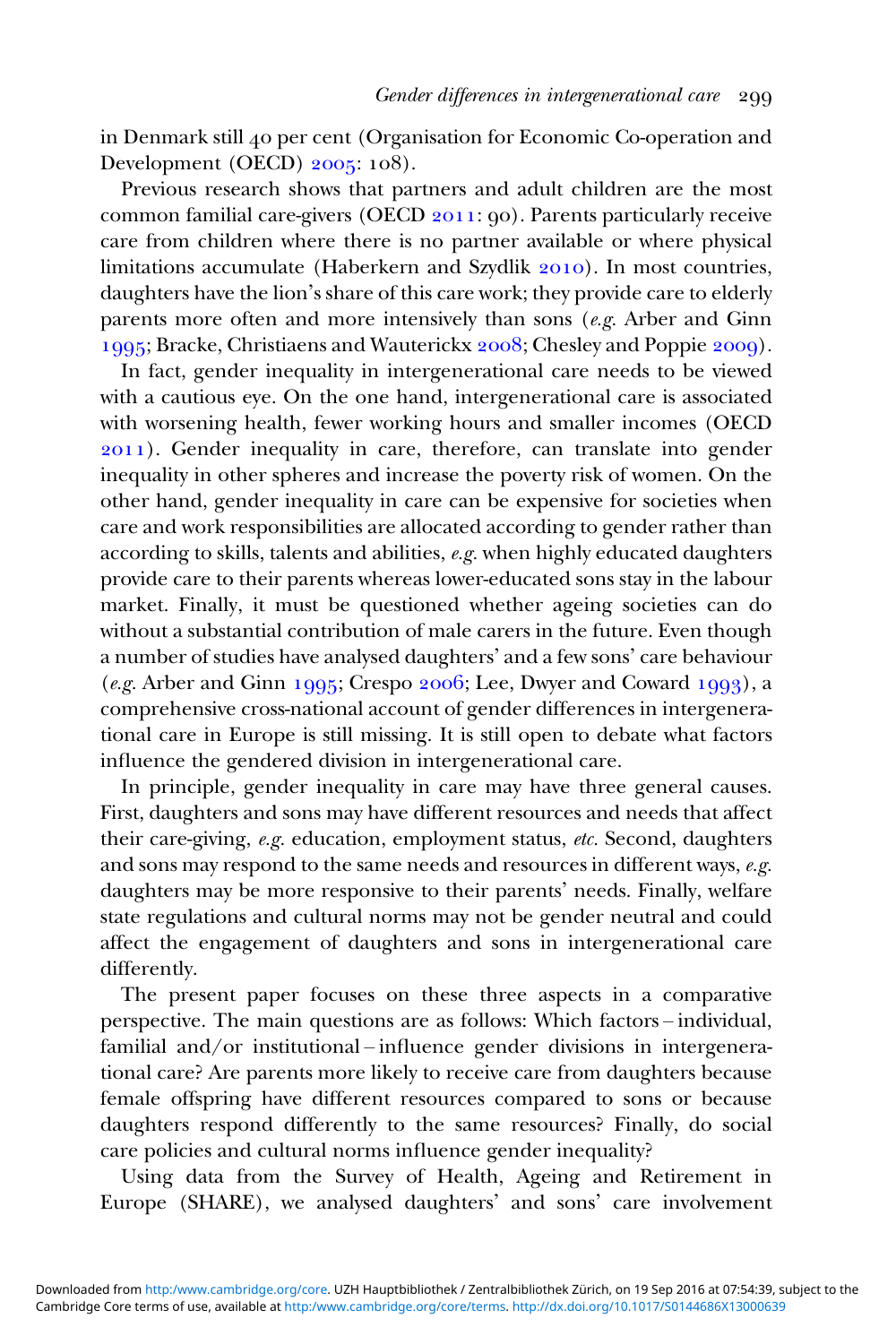#### Klaus Haberkern et al.

in 14 European countries (Austria, Belgium, Czech Republic, Denmark, France, Germany, Greece, Ireland, Italy, the Netherlands, Poland, Spain, Sweden and Switzerland) from the parents' perspective. In the following section, we review theoretical contributions on gender differences in intergenerational care as well as previous research findings. After a description of data and methods, we present the empirical findings. The paper closes with a discussion of the results and political implications.

#### Theoretical reasoning and previous research

Research on gender inequality in intergenerational care gives three different accounts of such inequality. The first argument can be labelled the different resources argument. Following this line of reasoning, parents are more likely to be able to fall back on their daughters than on their sons because daughters are in a better position to provide care. Regular support requires substantial discretionary time. Since men are in the labour force much more often and work longer hours on average than women, gender differences in intergenerational care are often explained by the different employment patterns among adult children ( $e.g.$  Crespo  $2006$ ; Gerstel and Sarkisian  $2004$ ; Haberkern et al.  $2012$ ). Hence, gender inequality would be a matter of resources. Parents could expect to receive as much care from their sons as from their daughters if both had the same needs and opportunities. This argument, however, is strongly contested.

The second argument locates the cause of gender inequality in care not only in different resources but also in different responses to the same resources (different response argument). Women are said to be more responsive to the needs of their parents and to provide more regular and time-intensive care than sons (e.g. Heuschneider, Liebischer and Tropf ). Furthermore, daughters have been found to have more difficulties in combining paid work and care work (Kalmijn and Saraceno 2008). In contrast to sons, daughters are more likely to cut down working hours or interrupt their working careers to provide intensive support (Campbell and Martin-Matthews 2003; Gerstel and Sarkisian 2004). Gender inequality can also partly be traced to the preferences of both the recipient and provider of care. Mothers are closer to their daughters and vice versa. They prefer to receive care from their daughters rather than their sons, whereas daughters show a greater willingness to provide care to their mothers, and sons to their fathers (Pillemer and Suitor 2006; Suitor and Pillemer 2006: ). The same-sex preference in caring translates into gender inequality as women tend to outlive men. Furthermore, family structures are resources in care arrangements, both for the care recipient and for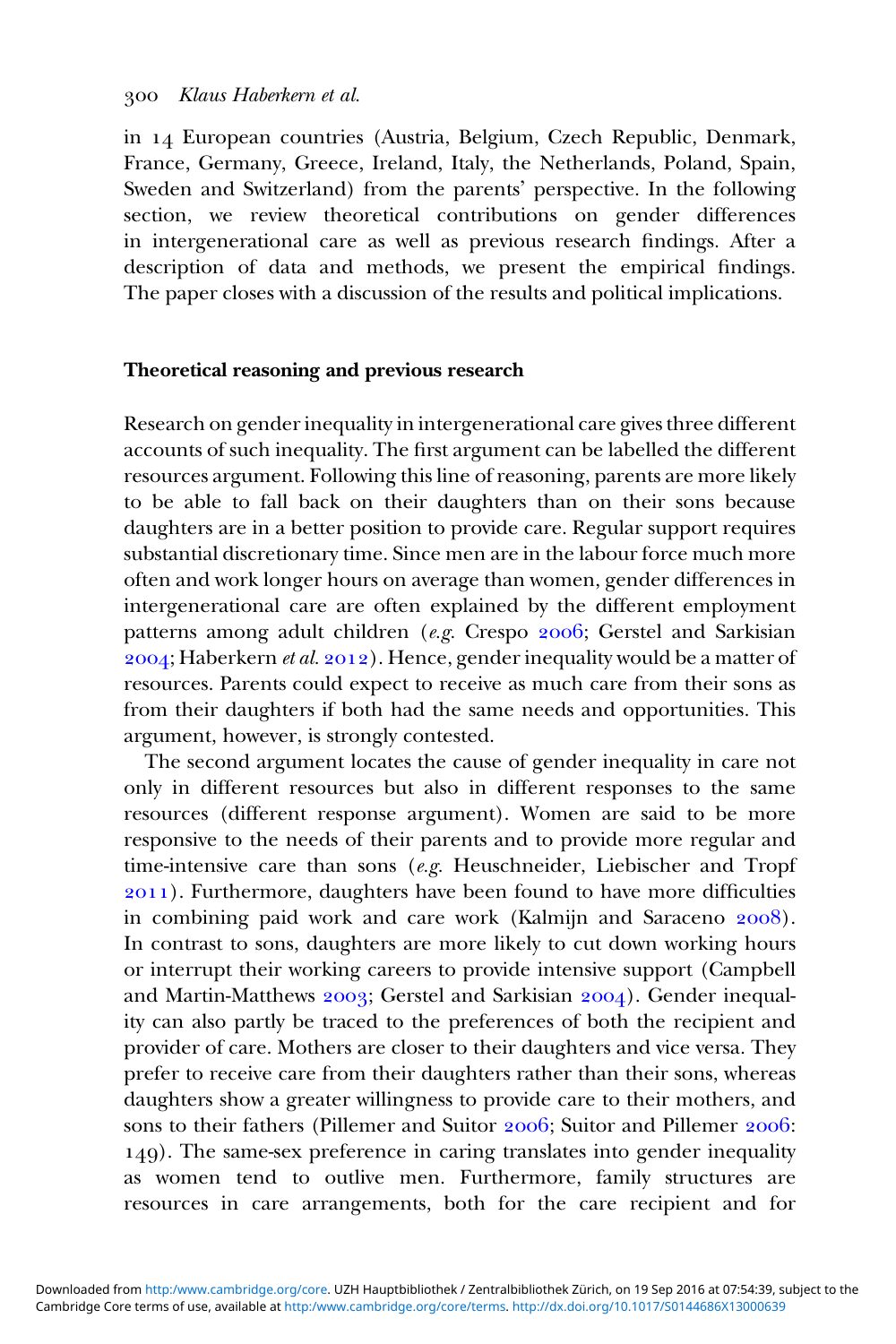potential care providers. Such structures are associated with gender inequality. According to previous studies, both brothers and sisters tend to spend less time caring for their parents and are less likely to be the main care-givers when they have sisters. In mixed-gender sibling groups, men provide less care, which again indicates that care work lies in the responsibility of daughters rather than sons (Tolkacheva, Broese van Groenou and van Tilburg 2010). Following this line of research, daughters and sons respond differently to the same resource while they also respond to different resources.

The third argument is put forward in theoretical research on welfare states and family cultures (e.g. Bettio and Plantenga  $2004$ ; Saraceno  $2010$ ). Welfare states can both reduce or increase gender inequality in intergenerational care. On the one hand, welfare states reduce gender inequality by providing or subsidising professional care services as an alternative to familial care. According to Jensen  $(2008)$ , social care services, such as domestic help or personal care, not only relieve relatives from the burden of care-giving but also free women from their traditional caring role in families. Research consistently shows that public service provision entails lower levels of intergenerational care in particular of daughters (Haberkern and Szydlik  $2010$ ; Igel *et al.*  $2000$ ). We expect daughters in particular to provide care more frequently in countries with low service provision  $(cf. Bonsang 2009)$  such as Poland and Southern European countries. Conversely, gender inequality should be lower in Scandinavian countries, the Netherlands and Switzerland where public service provision is comparatively generous.

On the other hand, welfare states may also strengthen families in their care-giving functions by offering cash-for-care benefits or care leave programmes (cf. Da Roit  $2007$ ; Da Roit and Le Bihan 2010; Timonen, Convery and Cahill  $2006$ ; Ungerson  $2004$ ). Most countries in this study have introduced cash-for-care in recent decades. Cash-for-care paid to the care recipient can be spent on formal or informal care (e.g. Austria, Belgium, Italy, France, Germany, the Netherlands, Poland and Spain; Saraceno and Keck  $2010$ ). Cash-for-care can also address the costs of caring when it is directly paid to the informal carer. Either way, cash-for-care schemes provide incentives for informal care that otherwise would be unpaid (Rummery ), in particular when affordable professional alternatives are scarce, as in Italy or Spain. As men still earn more compared to women throughout Europe (Mandel and Semyonov  $2005$ ), the incentive of cash-for-care is likely to be smaller for sons than for daughters. Moreover, care work is mainly considered a woman's task so that cash-for-care regulations are likely to address mostly women, thereby reproducing existing gender inequalities (Leitner  $2003$ ; Saraceno  $2010$ ). We therefore expect cash-for-care to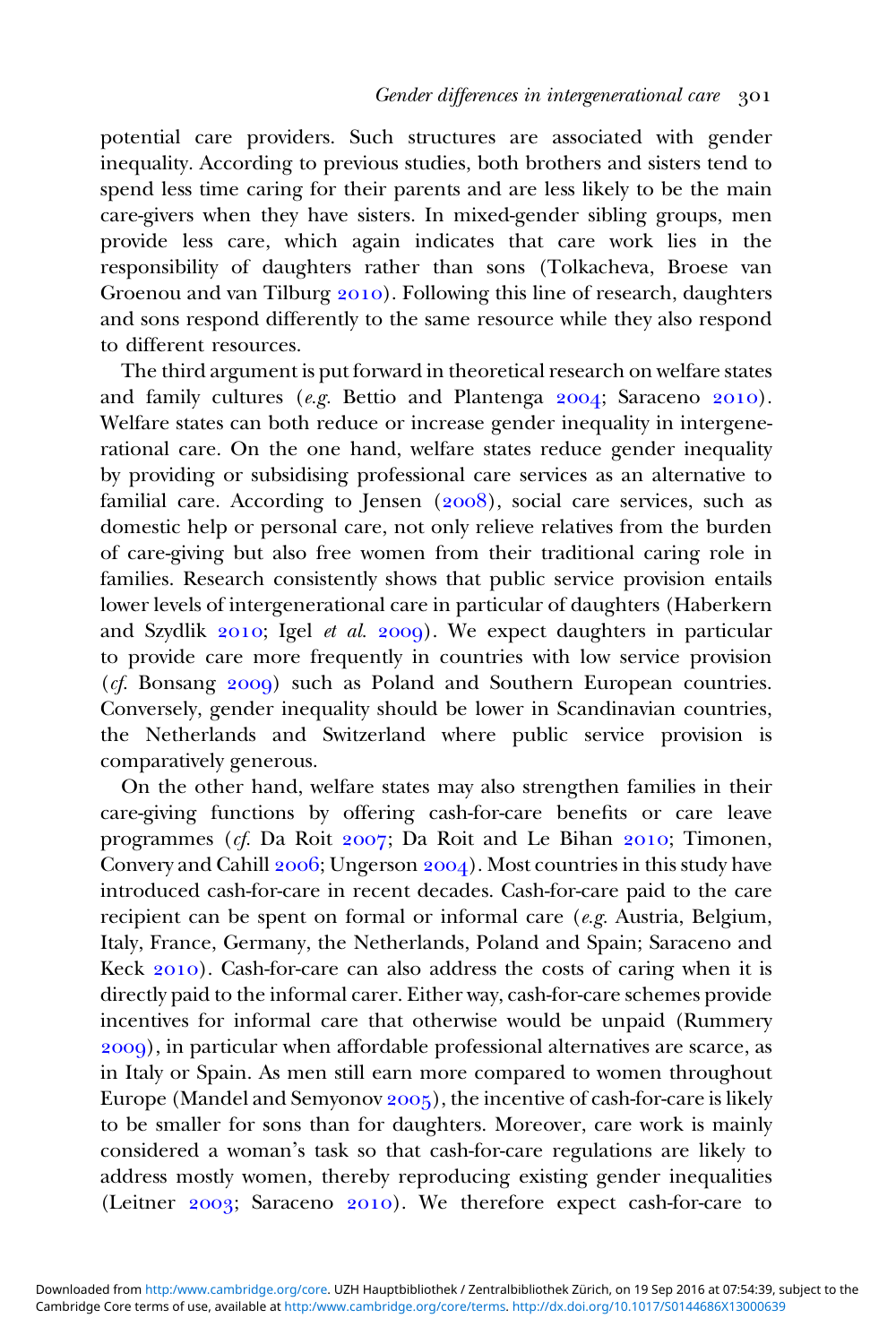reproduce or even increase gender inequality in intergenerational care (Leitner 2003; Saraceno 2010; Saraceno and Keck 2010).

Welfare states combine different programmes to meet the care demand among older populations. The different mix of professional care services and cash-for-care schemes reflect different cultural norms and values underlying care systems (Bettio and Plantenga 2004; Haberkern and Szydlik 2010; Saraceno and Keck 2010). In Scandinavian countries and the Netherlands, most people believe that everyone should have the freedom to choose his or her preferred care arrangement and the State generally should provide support to older people. Therefore, these countries not only provide cash-for-care but also generous public care services and thereby give older people more of a choice between family and professional care more or less independent of their specific family or financial situation (Huber et al. 2009; Pavolini and Ranci 2008). Hence, legal and normative obligations for children are comparatively low. In contrast, family obligation norms are high in most Central and Southern European countries where many people believe that children should support their parents in the case of care dependency (Eurobarometer  $2007$ ). As care obligations apply to daughters in particular, we expect daughters to be more involved in their parents' care and gender inequality to be more pronounced in countries with family care obligation norms.

In all European countries, elderly care is mainly viewed as a woman's task, yet the gender-specific allocation of family and household work varies considerably across Europe (Plantenga et al. 2009). Particularly in Eastern and Southern European countries, family work is strongly ascribed to the female working sphere. This ascription of care tasks to women may lead to a gender-specific division of care tasks at the expense of daughters and thus contribute to sustaining the gendered organisation of intergenerational care.

Three arguments have been presented to explain gender inequality in intergenerational care. First, daughters and sons have different opportunity and needs structures. Second, daughters and sons respond differently to their parents' and their own resources as well as to family structures. Third, welfare state programmes and cultural norms are not gender-neutral.

A systematic approach for connecting these arguments with empirical analyses is provided by the intergenerational solidarity model (Szydlik 2008, ). According to this model, solidarity between family generations is influenced by opportunity and need structures of the parent and the child at the individual level, by family structures at the family level and by culturalcontextual structures at the country level. Opportunity structures reflect opportunities or resources for solidarity. They enable, promote, hinder or prevent social interaction. For example, closer geographic proximity enables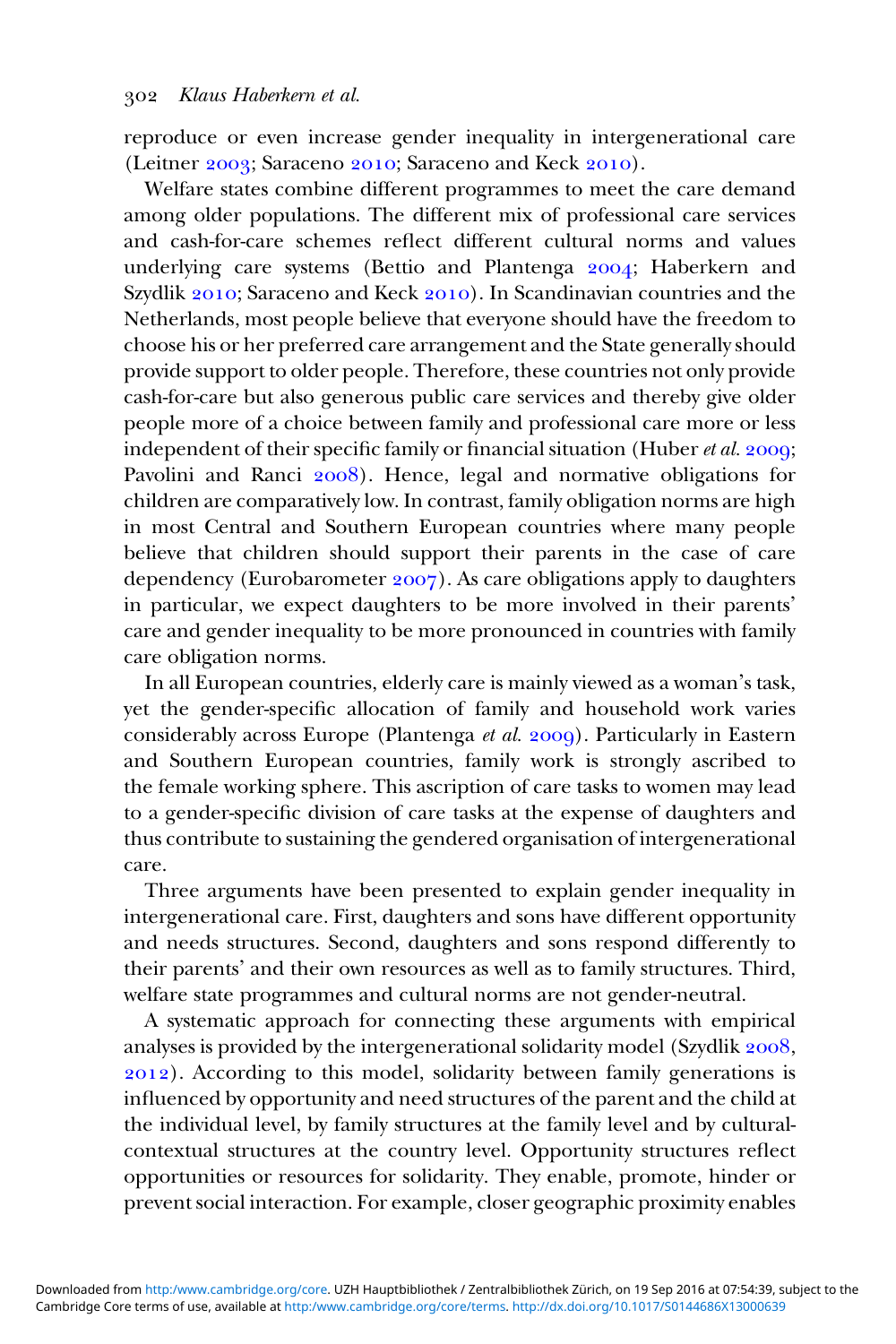adult children to provide care for a parent. Need structures indicate the need for solidarity. Frail parents may be in need of help and care. The relation between parent and child is embedded in family structures. They include, for example, family size and composition, earlier family events, as well as family roles and norms. With regard to care, the existence of (female) siblings may lower the likelihood of providing care to one's parents. Cultural-contextual structures represent societal conditions within which intergenerational relations develop. These include social and economic conditions, and the organisation of the tax system and the welfare state, labour and housing markets, as well as specific norms relating to certain institutions and groups. For example, living in a 'strong' welfare state may reduce children's care responsibilities toward their elderly parents.

We have grouped the above-mentioned predictors according to this model. We have also included variables that have been shown to make a difference in intergenerational care but have not yet been used in gendersensitive research on intergenerational care.

Regarding parental opportunity and need structures, parents' care dependency (Feld, Dunkle and Schroepfer 2005), partnership status, and access to formal and informal assistance have been found to be associated with daughters' and sons' care involvement (Suitor and Pillemer 2006).

As for the child's opportunities, previous research indicates that geographical proximity to parents is a major condition for frequent caregiving (e.g. Haberkern and Szydlik  $2010$ ). Regular support also requires substantial discretionary time so that parents are less likely to be able to fall back on daughters and sons in full-time employment. The effect of partnership and marriage on care-giving is uncertain. Whereas some studies found that married children participate less in care of their parents, others found that they are more likely to provide intergenerational care (Laditka and Laditka 2001; Lee, Dwyer and Coward 1993; Ogg and Renaut  $2006$ ).

Regarding family structures, the commitment of daughters and sons in care-giving seems to be influenced by the sibling constellation (Tolkacheva, Broese van Groenou and van Tilburg  $2010$ , with care work being shifted to daughters. Furthermore, the gender of the parent and the child is associated with intergenerational care (Lee, Dwyer and Coward 1993).

Family structures and individual life situations are furthermore embedded in cultural-contextual structures. The chances of parents being able to rely on either daughters or sons is likely to be influenced by the provision of professional care services and cash-for-care services, on the one hand, and family obligation norms and the gendered division of labour, on the other.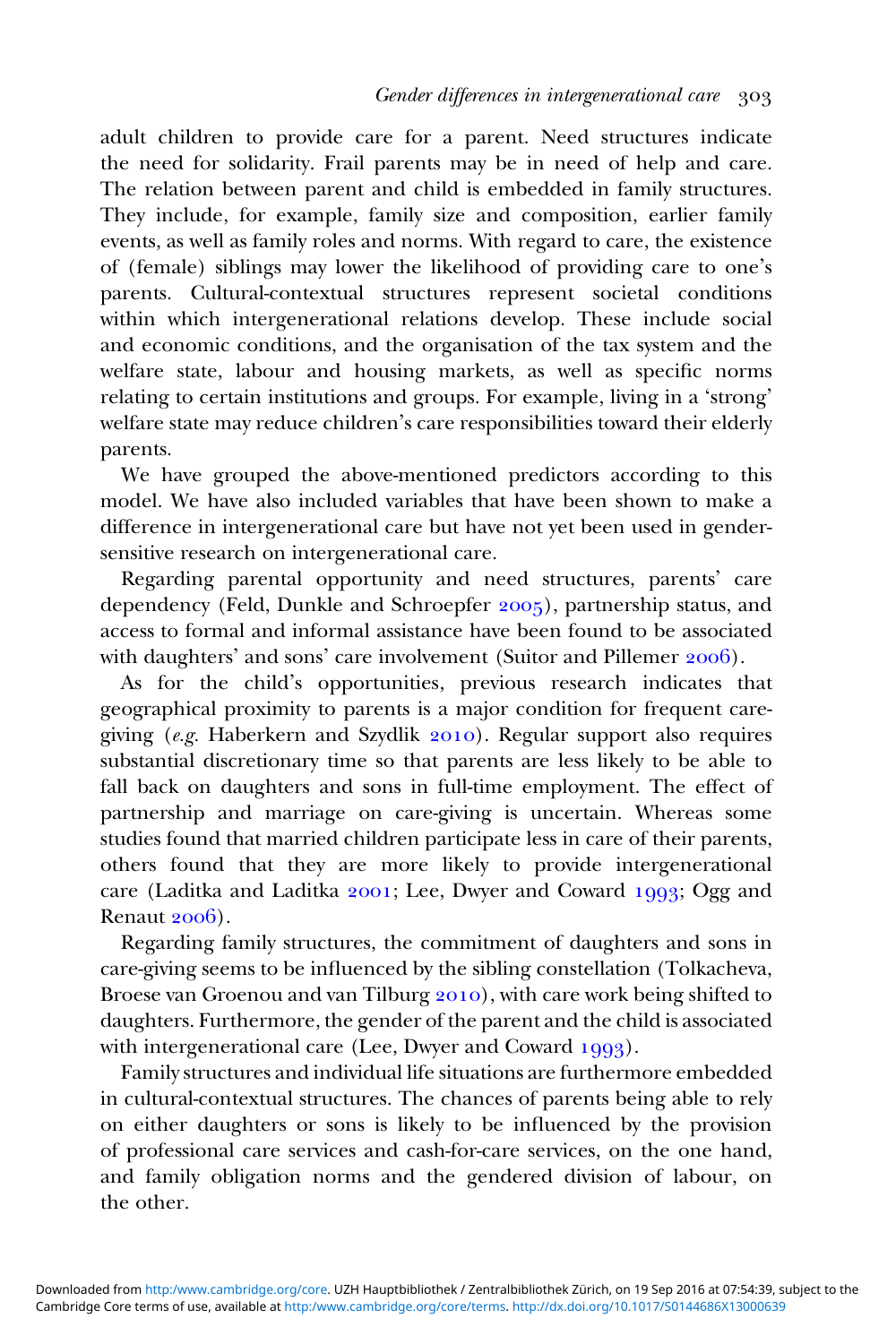## Data, variables and methods

## Data

The data for this study are from the first two waves of SHARE. The first wave was conducted in 2004-05 in 11 European countries (Austria, Belgium, Denmark, France, Germany, Greece, Italy, the Netherlands, Sweden, Switzerland and Spain). The second wave  $(2006-07)$  added the Czech Republic, Ireland and Poland. SHARE collects information on the socioeconomic status, health and family relations of non-institutionalised individuals aged 50 and over and their partners (irrespective of age) living in the same household. Interviewees were asked to provide detailed information on their children in and outside their household. This information allows analysis of parent–child dyads while taking into account the opportunities and needs of the potential providers and recipients of care. We analysed parent–child dyads with dependent parents aged 50 and over (respondent) and adult children  $(18+)$  based on the first interview with each respondent.<sup>1</sup> Parents were regarded as dependent when they had at least one limitation in the activities of daily living (ADL; eating, getting dressed, washing, toilet use, walking and getting up) or the instrumental activities of daily living (IADL; housework, transportation and paperwork; Katz  $1983$ ). Since SHARE only asks one member of every couple about support received (the 'family respondent'), the care recipient was defined as the ADL- or IADL-dependent person. Where both partners were dependent, they were considered as care recipients. The sample consisted of  $19,147$  parent–child dyads.

## Variables

Conceptualising care solely as ADL support has turned out to underestimate sons' support as sons tend to provide IADL rather than ADL support (Brandt, Haberkern and Szydlik 2009; Miller and Cafasso 1992). Therefore, we conceptualised care as regular support with personal care, household or paperwork. In the interview, respondents were asked whether they received help with (a) personal care, (b) practical household work or (c) paperwork from anyone outside their household. The time frame was the last 12 months. Respondents could list up to three persons including their children. Subsequently, the survey asked how often the respondent received such help. In addition, respondents were asked whether they received personal care from someone within their household and, if so, the relationship of the person. Again, respondents could name their children. However, it was not asked how often the respondent received care from members of the household. Considering the wording of the question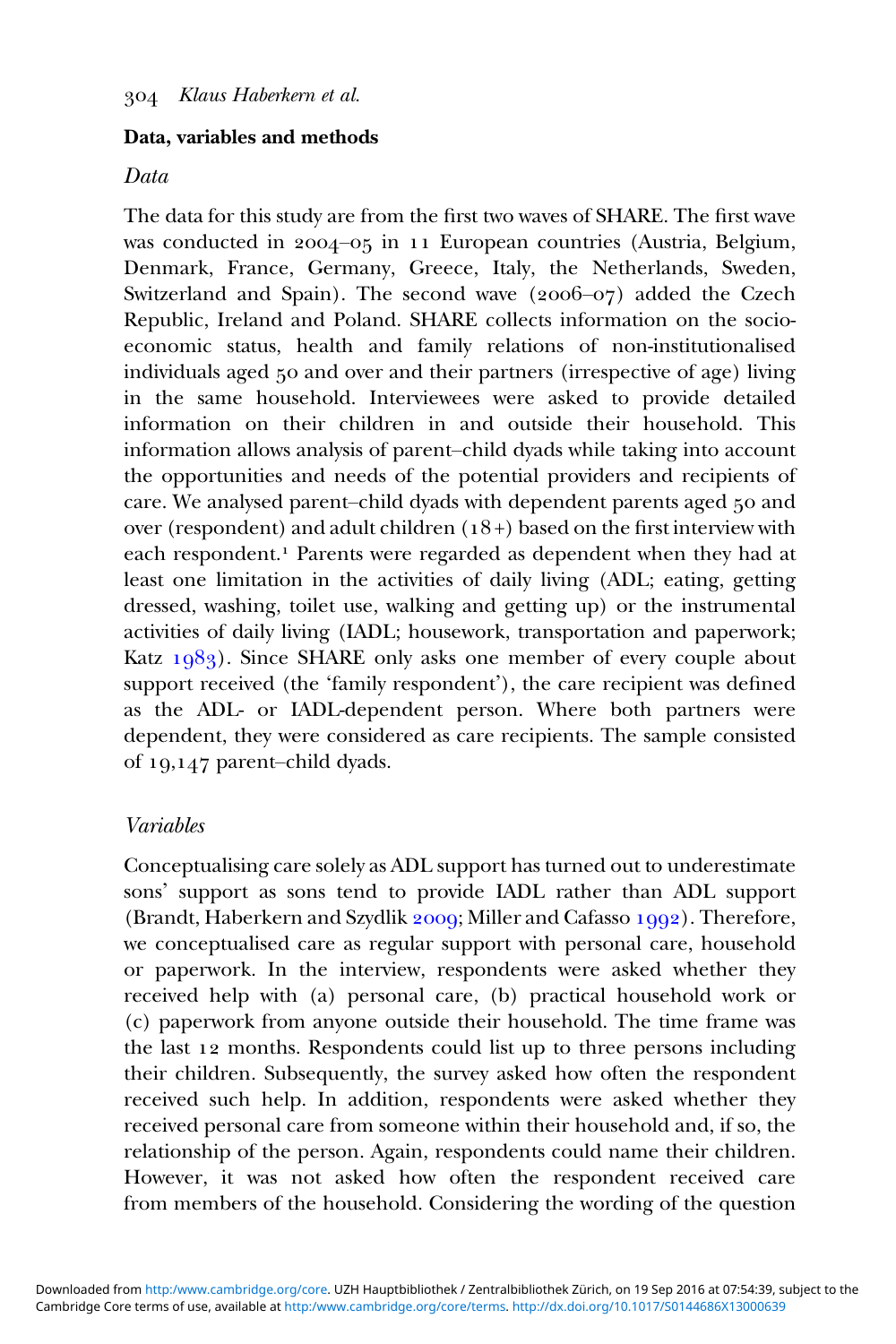and interviewer instructions, but also findings from previous research (Mestheneos and Triantafillou  $2005$ ; Michaud, Heitmueller and Nazarov ), we can assume that care from co-habitating children is provided at least almost weekly. Based on the information on support from children inside and outside the household, we built a dependent variable that equals in two cases: (a) if the child does not co-habit and the parent reports having received personal care, practical household work or paperwork from the child 'almost every week' or 'almost daily'; and (b) if the child lives in the parent's household and the parent reports having received personal care from the child. Consequently, the dependent variable equals o if children provide support less than 'almost every week' or not at all.

Explanatory variables were operationalised as follows. Parental opportunity and need structures were determined by the parent's functional limitations defined as the number of ADL and IADL limitations (IADL: household work, shopping or getting around for other purposes; ADL: see above), the parent's age (metric) and partnership status (dummy variable partner in household). Moreover, two dummy variables measured whether the parent had received professional care ('formal care') or domestic help ('formal help') in the year before the interview. As for the child's opportunities and needs, living distance to the parents ('in the household/building', '<1 kilometre (km)', '1-5 km', '5-25 km', '25-100 km', ' > 100 km'), employment status ('not employed', 'working full-time', 'working part-time', 'self-employed') and the child's partnership status as a dummy variable were included in the analyses. The model also comprises family structures, specifically the sibling constellation of the child ('no siblings', 'only sisters', 'only brothers', 'both sisters and brothers') and whether the child is a biological child or a stepchild. Furthermore, family structures include the gender of the parent  $(1 = mother)$  and the child  $(i = daughter).$ 

Cultural-contextual factors include professional care services, cashfor-care payments, family obligation norms and gender role norms (see [Table](#page-8-0) 1). The proportion of over  $65$ -year-olds using formal long-term care services at home (home-care services) indicates the level of professional care services (taken from Huber *et al.*  $2009$ ; see p. 72 for comments on data comparability). We drew on the first edition from 2009 so that the figures for home care come closest to the first wave of SHARE. Denmark  $(25\%)$  and the Netherlands  $(21\%)$  stand out with the highest share of home-care recipients, whereas Greece and Poland have the lowest share (below  $1\%$ ).

As an indicator of cash-for-care benefits, we chose direct cash benefits paid to seniors as a percentage of the Gross National Product (OECD ). Cash-for-care schemes are administered in very different ways in the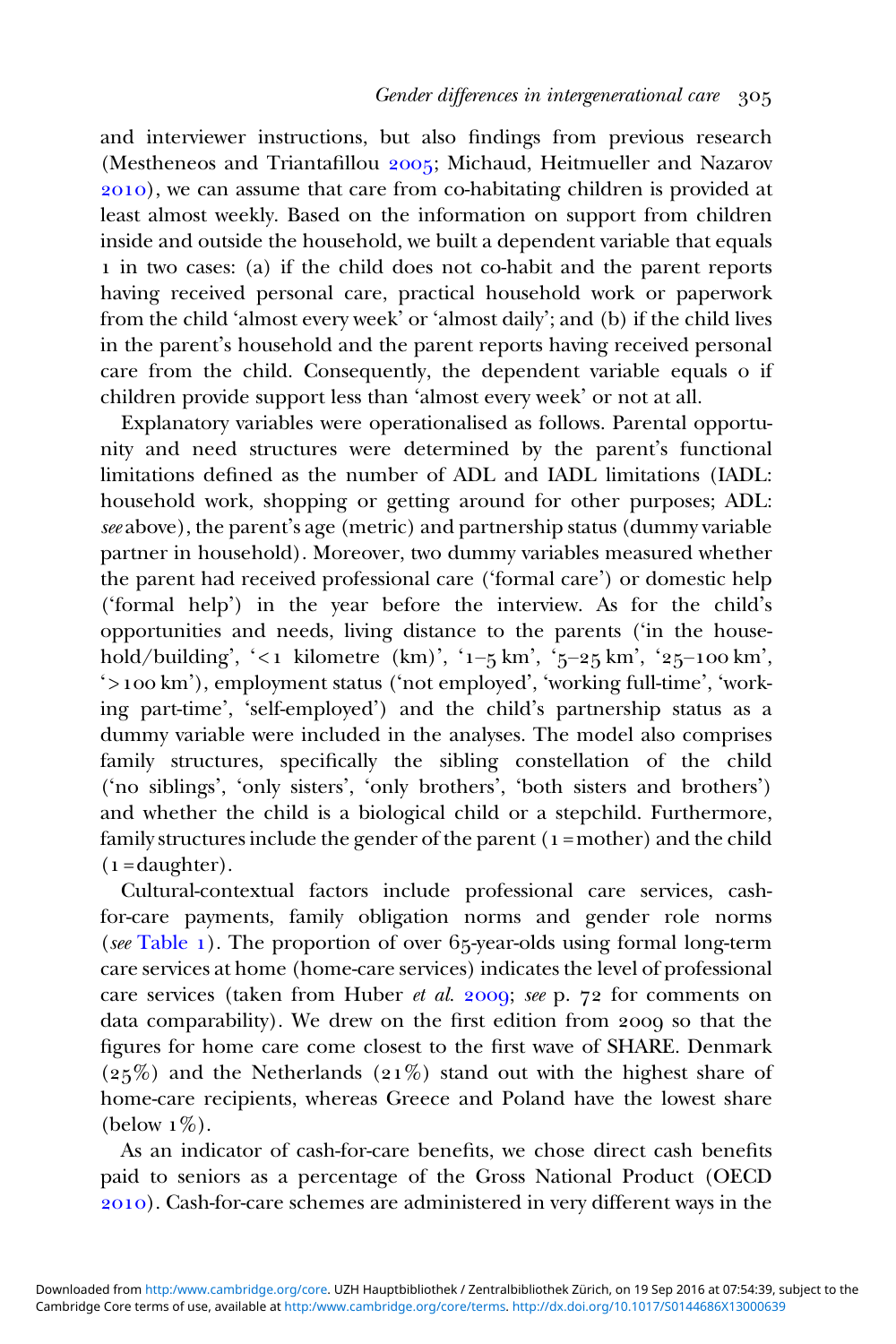#### <span id="page-8-0"></span>Klaus Haberkern et al.

|                 | Old-age public<br>spending (cash<br>benefits) | Percentage<br>$65 +$ receiving<br>home care | Family<br>obligation<br>norms | Gendered<br>division of<br>labour | N      |
|-----------------|-----------------------------------------------|---------------------------------------------|-------------------------------|-----------------------------------|--------|
| Sweden          | 7.2                                           | 9.7                                         | 32.8                          | 31.5                              | 1,364  |
| Denmark         | $5-3$                                         | 25.1                                        | 11.1                          | 28.6                              | 1,103  |
| Ireland         | 2.6                                           | 6.5                                         | 61.8                          | 44.0                              | 579    |
| The Netherlands | 4.7                                           | 21.1                                        | 37.9                          | 41.9                              | 1,465  |
| Belgium         | 7.0                                           | $7-4$                                       | 57.3                          | 37.0                              | 2,175  |
| France          | 10.4                                          | 4.9                                         | 52.1                          | 41.4                              | 2,124  |
| Germany         | 11.0                                          | 6.7                                         | 82.8                          | 41.1                              | 1,161  |
| Poland          | 10.8                                          | O.1                                         | 91.7                          | 31.5                              | 1,968  |
| Czech Republic  | 7.0                                           | 7.2                                         | 83.1                          | 24.2                              | 1,123  |
| Austria         | 12.2                                          | 14.4                                        | 75.7                          | 45.0                              | 790    |
| Switzerland     | 6.4                                           | 12.4                                        | 75.7                          | 46.6                              | 412    |
| Italy           | 11.4                                          | 2.8                                         | 77.9                          | 48.2                              | 1,549  |
| Spain           | 7.6                                           | 4.2                                         | 76.5                          | 57.8                              | 1,916  |
| Greece          | 10.3                                          | 0.5                                         | 91.0                          | 58.9                              | 1,418  |
| Total           | 8.5                                           | 7.7                                         | 64.8                          | 41.3                              | 19,147 |

TABLE 1. Cultural-contextual variables

*Note*: Basis: parent–child dyads with parents in need of care  $(N=10,147)$ .

Sources: Survey of Health, Ageing and Retirement in Europe 2004, 2006, release 2.5.0; Huber et al.  $(2009)$ ; OECD  $(2010)$ ; own calculations.

countries under study, and precise and harmonised indicators for spending on cash-for-care are not available so far. We therefore used the proxy 'Public expenditure on old-age cash benefits in  $2005$ , in % Gross Domestic Product', which also includes pensions and lump sum payments to persons who have reached pension age or fulfil the necessary contribution requirements for pensions. The share is highest in Austria, France, Germany, Greece, Italy and Poland ( $10-12\%$ ) and lowest in Ireland, the Netherlands and Denmark  $(2-5\%)$ .

Family obligation norms in a country were measured as the percentage of respondents who believe that the family and not the State should be mostly or exclusively in charge of caring for older people (taken from SHARE). The measurement indicates to what extent the family, e.g. spouses and children, are expected to provide care in a country. The lowest agreement with family obligations in care can be observed in the Scandinavian countries, Denmark  $(11\%)$  and Sweden  $(33\%)$ ; the highest agreement can be found in Greece and Poland where more than 90 per cent of the respondents perceive elderly care as a responsibility of the family.

Finally, gender role norms were measured by the proportion of couples with a gendered distribution of labour (concerning housework, earning money, raising the children) taken from SHARE. We speak of a gendered division of labour when all three items correspond to traditional gender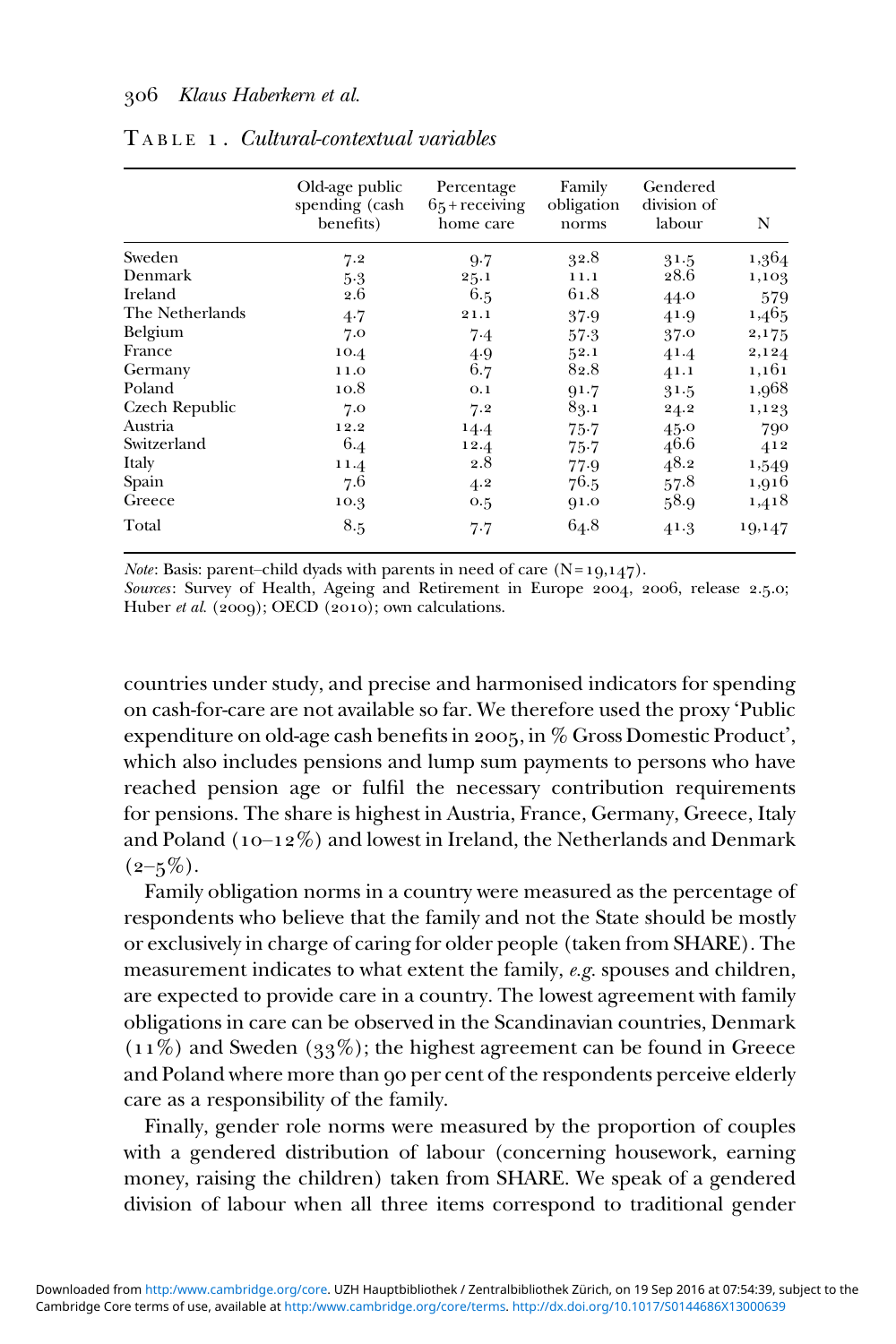roles, e.g. women are responsible for housework and the upbringing of children, whereas men are responsible for family income. The Central Eastern European countries, Czech Republic and Poland, as well as the Scandinavian countries, Denmark and Sweden, have the lowest shares of couples with a gendered division of labour (between  $24$  and  $32\%$ ). The highest proportions are observed in the Southern European countries, Greece and Spain (almost  $60\%$ ).

## Method

In order to analyse which individual, familial and cultural-contextual factors determine intergenerational care, multilevel models with two levels – the dyad level and the country level – were applied. This procedure allows the undistorted estimation of influences of higher on lower levels.<sup>2</sup> Multilevel models further allow slopes to vary across higher-level groups (random slopes) (Hox  $2002$ ). Thus, it is possible to test whether the effect of the child's gender varies across countries.

Two models were estimated to test which of the three causes account for gender inequality in intergenerational care: (a) different resources, (b) different behaviour or (c) welfare states and culture. In a first step (Model I), we estimated a two-level logistic multilevel model including a random intercept and a random slope for the child's gender, thereby testing whether parents are more likely to fall back on daughters or sons (gender effect) and whether we can expect different gender effects in the countries under study. If gender inequality can be traced to different resources of daughters and sons, then we should observe no gender effect after controlling for individual and familial opportunity and need structures. In a second step (Model II), interaction terms with the child's gender were included in order to test whether – from the parent's perspective – daughters and sons respond differently to the same circumstances, e.g. the care need of the parent, full-time employment of the child or the parent having a partner, and whether welfare state programmes and cultural norms influence gender inequality in intergenerational care. Because the sample size at the country level is just  $N = 14$ , only one explanatory variable at a time was introduced at this level.

## Results

Care involvement of daughters and sons varies considerably between European countries ( $Figure 1$  $Figure 1$ , left side). In less than  $3$  per cent of all dyadic relationships between dependent parents and their children in Denmark and the Netherlands, the parents receive care from the child.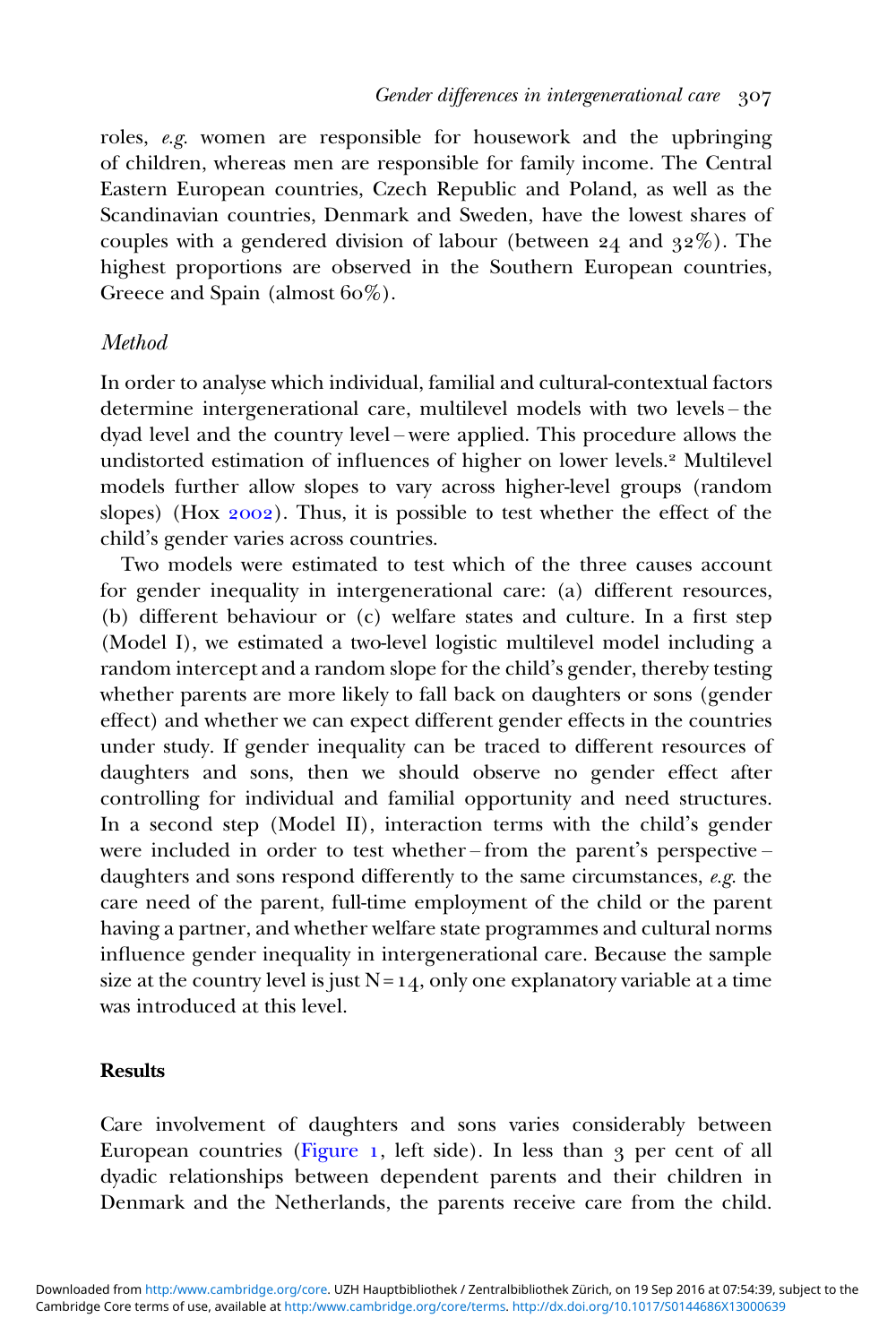<span id="page-10-0"></span>

Figure 1. Intergenerational care and gender.

*Notes*: Left sample: parent–child dyads with parents in need of care  $(N=10,147)$ . Right sample: parent–child dyads with parent receiving care from child  $(N=1,255)$ .  $\degree N < 30$ . SE: Sweden. DK: Denmark. IE: Ireland. NL: The Netherlands. BE: Belgium. FR: France. DE: Germany. PL: Poland. CZ: Czech Republic. AU: Austria. CH: Switzerland. IT: Italy. ES: Spain. GR: Greece. Ø: total.

Sources: Survey of Health, Ageing and Retirement in Europe 2004, 2006, release 2.5.0; own calculations.

In Greece, Italy, Spain and the Czech Republic, the respective share is about 10 per cent. Care provided by daughters varies more across countries than care provided by sons. In Southern and Eastern European countries as well as in Austria, Germany and Switzerland, the proportion is higher than 10 per cent. With the exception of the Czech Republic, Greece, Poland and Ireland, the proportion of sons regularly supporting a parent is below per cent.

The right side of Figure 1 represents the proportion of daughter–parent dyads among all intergenerational care dyads. Hence, a share above per cent indicates that more daughters than sons are involved in intergenerational care. Across all countries under study, more than twothirds of the children providing care are daughters. Only in Denmark and the Netherlands – where the sample included less than  $30$  care dyads – are sons over-represented among caring children; in all other countries, daughters are over-represented. The share of daughters among all carers is highest in Austria, Germany, Italy, Spain, Sweden and Switzerland,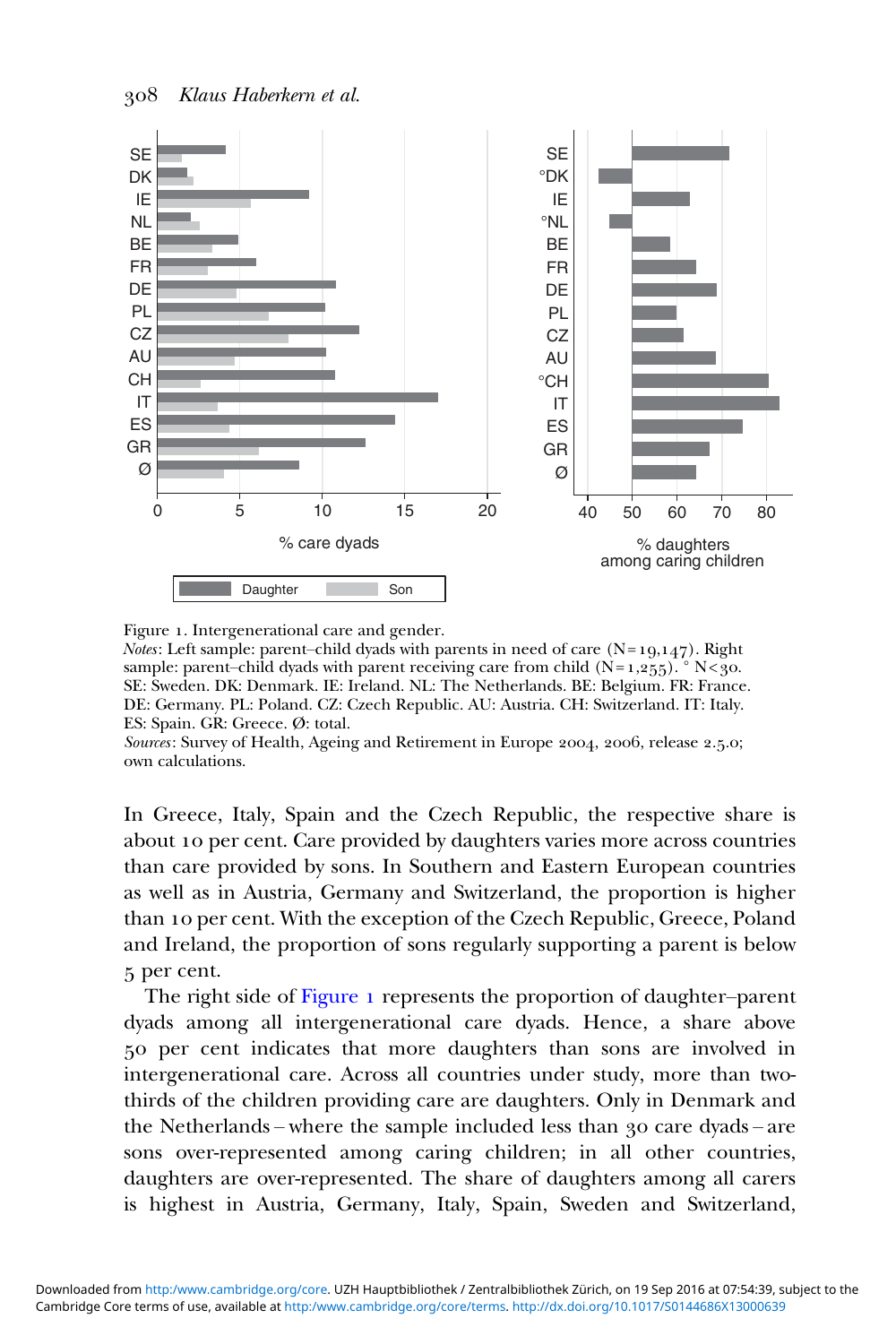|                                                                                                                                                | Model I                       |              | Model II (with<br>interactions)        |                      |
|------------------------------------------------------------------------------------------------------------------------------------------------|-------------------------------|--------------|----------------------------------------|----------------------|
|                                                                                                                                                | exp(b)                        | SE(b)        | $\exp(b)$                              | SE(b)                |
| Parent's opportunities and needs:<br>Number of ADL and IADL limitations<br>$\times$ gender of child (1=daughter)                               | $0.19***$                     | 0.01         | $0.17***$<br>$0.04$ †                  | 0.02<br>0.02         |
| Age                                                                                                                                            | $0.02***$                     | 0.00         | $0.02***$                              | 0.01                 |
| $\times$ gender of child (1=daughter)<br>Parent has partner $(1 = yes)$<br>$\times$ gender of child (1=daughter)                               | $-0.67***$                    | 0.08         | 0.00<br>$-0.62***$<br>$-\mathrm{0.08}$ | 0.01<br>0.13<br>0.16 |
| Use of professional care $(1 = yes)$<br>$\times$ gender of child (1=daughter)                                                                  | $-0.15$ †                     | 0.08         | 0.04<br>$-0.32***$                     | 0.10<br>0.10         |
| Use of professional help $(1 = yes)$<br>$\times$ gender of child (1=daughter)                                                                  | 0.14                          | 0.10         | 0.22<br>$-0.12$                        | 0.15<br>0.20         |
| Child's opportunities and needs:<br>Geographical distance to parent<br>$\times$ gender of child (1=daughter)<br>Employment (Ref. not employed) | $-0.79***$                    | 0.03         | $-0.72***$<br>$-0.12$ †                | 0.05<br>0.06         |
| Full-time<br>$\times$ gender of child (1=daughter)                                                                                             | $-0.32***$                    | 0.07         | $-0.16$<br>$-0.24$                     | 0.13<br>0.16         |
| Part-time<br>$\times$ gender of child (1=daughter)                                                                                             | $-0.25$ †                     | 0.14         | $0.58\dagger$<br>$-1.01**$             | 0.31<br>0.35         |
| Self-employed<br>$\times$ gender of child (1=daughter)<br>Partner $(1 = yes)$                                                                  | $-0.23$ †<br>$-\mathrm{0.08}$ | 0.13<br>0.08 | $-0.15$<br>$-0.10$                     | 0.19<br>0.27<br>0.12 |
| $\times$ gender of child (1=daughter)                                                                                                          |                               |              | $-0.17$<br>0.15                        | 0.16                 |
| Family structures:<br>Sibling constellation (Ref. no sibling)                                                                                  |                               |              |                                        |                      |
| Only sister $(s)$<br>$\times$ gender of child (1=daughter)                                                                                     | $-0.26*$                      | 0.11         | $-0.11$<br>$-0.24$                     | 0.18<br>0.23         |
| Only brother $(s)$<br>$\times$ gender of child (1=daughter)                                                                                    | $-\frac{0.27^{*}}{}$          | 0.11         | $-0.37$ †<br>0.15                      | 0.19<br>0.24         |
| $Sister(s)$ and brother(s)<br>$\times$ gender of child (1=daughter)                                                                            | $-0.69***$                    | 0.11<br>0.18 | $-0.70***$<br>$-0.03$                  | 0.18<br>0.23         |
| Stepchild $(1 = yes)$<br>$\times$ gender of child (1=daughter)                                                                                 | $0.38*$                       |              | $-0.45$<br>0.08                        | 0.30<br>0.38         |
| Gender $(i = mother)$<br>$\times$ gender of child (1=daughter)                                                                                 | 0.01<br>$0.85***$             | 0.08         | $-0.07$<br>0.12                        | 0.12<br>0.16         |
| Gender of child $(1 = daughter)$<br>Cultural contextual structures:                                                                            |                               | 0.16         | $0.91\dagger$                          | 0.47                 |
| Percentage of $65+$ receiving home care<br>$\times$ gender of child (1=daughter)                                                               | $-0.04*$                      | 0.02         | $-0.02$<br>$-0.03*$                    | 0.02<br>$_{0.01}$    |
| Old age public spending (cash benefits)<br>$\times$ gender of child (1=daughter)                                                               | 0.02                          | 0.05         | $-0.03$<br>$0.09**$                    | 0.05<br>0.03         |
| Family obligation norms<br>$\times$ gender of child (1=daughter)                                                                               | $0.01**$                      | 0.00         | $0.01\ddagger$<br>$0.01\dagger$        | 0.00<br>0.00         |
| Gendered division of labour<br>$\times$ gender of child (1=daughter)                                                                           | $-0.02*$                      | 0.01         | $-0.03*$<br>$0.03***$                  | 0.01<br>0.01         |
| $N$ (dyads)<br>N (countries)<br>Variance country level (empty model)                                                                           | 19,147<br>$^{14}$<br>0.35     |              | 19,147<br>14<br>0.35                   |                      |

T ABLE . Care from children: logistic multilevel models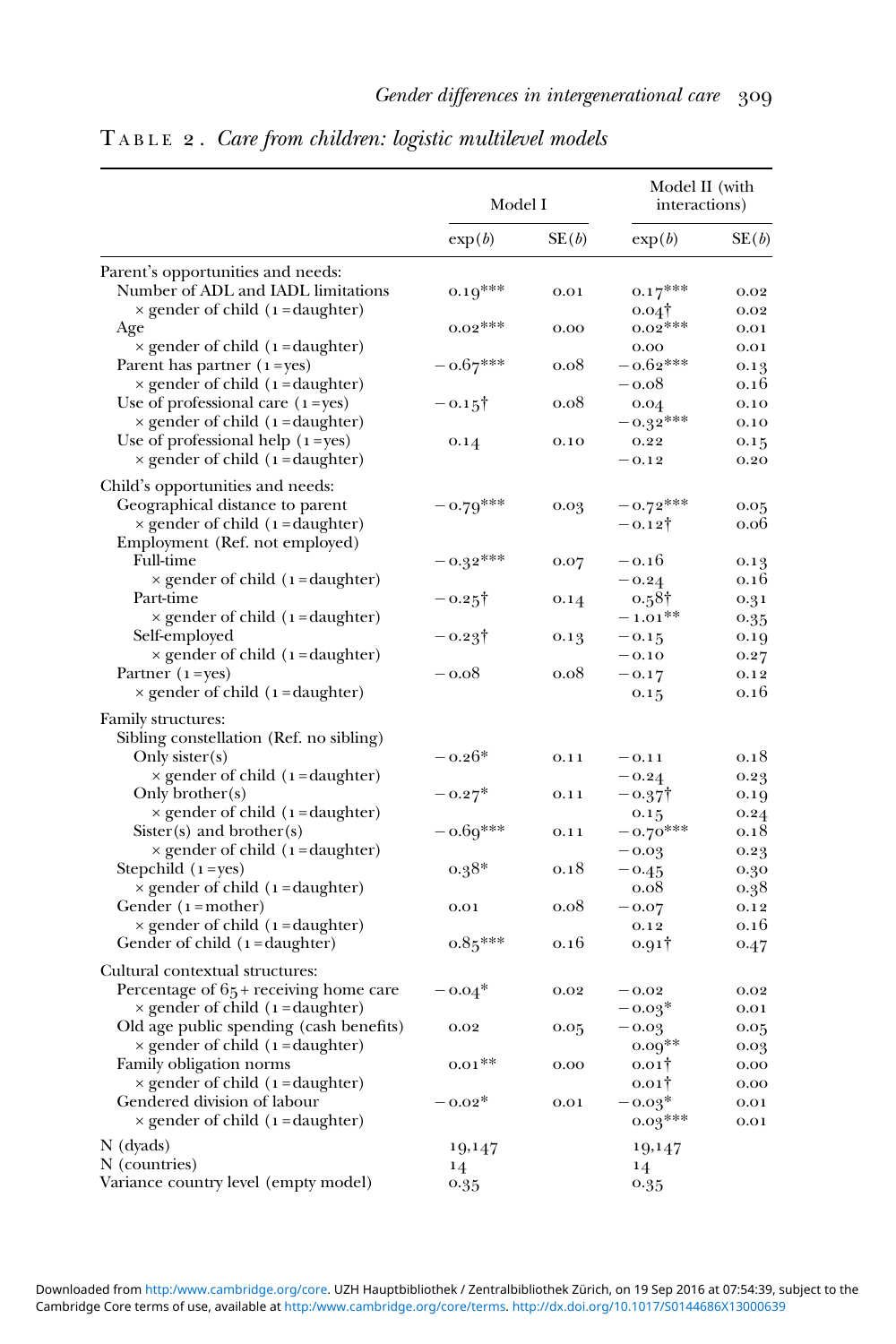#### Klaus Haberkern et al.

| TABLE 2. |  | (Cont.) |
|----------|--|---------|
|----------|--|---------|

|                                                           | Model I      |       | Model II (with<br>interactions) |       |
|-----------------------------------------------------------|--------------|-------|---------------------------------|-------|
|                                                           | $\exp(b)$    | SE(b) | $\exp(b)$                       | SE(b) |
| Variance country level<br>ICC country level (empty model) | 0.17<br>0.10 |       | 0.16<br>0.10                    |       |

*Notes*: Basis: parent–child dyads with parents in need of care  $(N=19,147)$ . SE: standard error. ADL: activities of daily living. IADL: instrumental activities of daily living. Ref.: reference category. ICC: intraclass correlation.

Sources: Survey of Health, Ageing and Retirement in Europe 2004, 2006, release 2.5.0; OECD (2010); own calculations.

Significance levels:  $\dagger p \langle 0.1, * p \langle 0.05, ** p \langle 0.01, ** * p \langle 0.001,$ 

where less than three out of ten children involved in intergenerational care are sons.

To assess gender inequality, both the absolute and the relative measure have to be considered. Although the proportion of daughters among care dyads is much larger than the proportion of sons, the absolute difference between daughters'  $(4\%)$  and sons'  $(1\%)$  care involvement is small (three percentage points) in Sweden. Thus, given the low level of intergenerational support, gender inequality is a rather minor issue in intergenerational care in Sweden. In Spain, however, parents receive care from daughters  $(14\%)$ much more often than from sons  $(4\%)$  even though the proportion of women among all caring dyads is similar to the situation in Sweden.

Overall, the difference in daughters' and sons' involvement is linked to the absolute participation of children: the more intergenerational care relationships can be observed, the greater is gender inequality  $(r=0.60, p<0.05)$ . In Denmark, Sweden, Belgium, the Netherlands and France – countries with a generous provision of social services – relative gender inequality is comparably low and intergenerational care is not widely spread (below  $5\%$ ). By contrast, in Southern Europe where care recipients, at least in some cases, receive cash-for-care payments, gender inequality is high and children are strongly involved in intergenerational care. The unequal participation of daughters and sons in these countries is therefore particularly significant as the number of families and people affected is much higher.

Table 2 presents the logistic multilevel regression models. Model I traces gender differences to different resources and needs. We assume all independent variables to have the same effect in parent–daughter and parent–son relationships. Model II further includes interactions with the child's gender in order to test whether, from the parent's perspective, daughters and sons respond differently to the parental care needs and other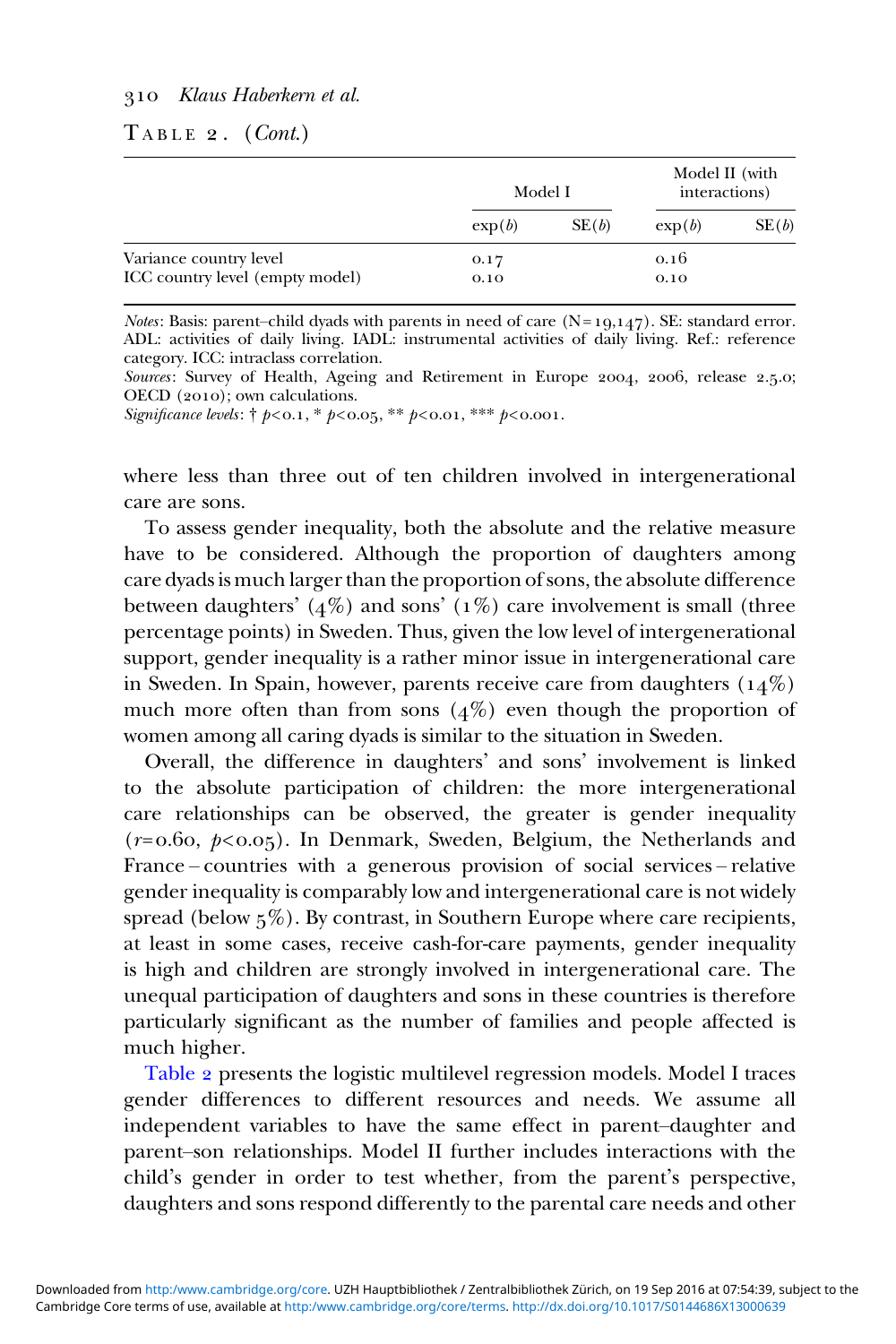<span id="page-13-0"></span>

Figure 2. Country differences in gender effects. Notes: Sample: parent-child dyads with parents in need of care  $(N=19,147)$ . Random slope estimates from logistic multilevel models controlled for the parent's and the child's opportunities and needs as well as for family structures. See Figure  $_1$  for country codes. Sources: Survey of Health, Ageing and Retirement in Europe 2004, 2006, release 2.5.0; own calculations.

need and opportunity structures. Finally, Model II also includes interactions with the child's gender and with welfare state programmes or cultural norms to test whether the social context increases or reduces gender inequality in care. Furthermore, we visualised the country-specific effect of the child's gender in Model I (Figure  $\alpha$ ) and interactions between the child's gender and cultural contextual structures in Model II [\(Figure](#page-14-0) 3).

The analyses reveal that parents are more likely to receive care from daughters than from sons, as indicated by the positive effect of gender of child in Model I. Hence, gender inequality in care cannot be traced to different resources of daughters and sons only. Intergenerational care from children is also associated with opportunities and needs of the parent, the child's own employment and family situation, family structures as well as with welfare state programmes and cultural norms (Model I). However, the associations are not always identical for daughters and sons (Model II).

Regarding the parent's opportunities and needs, parents who have more functional limitations and are older are more likely to receive care from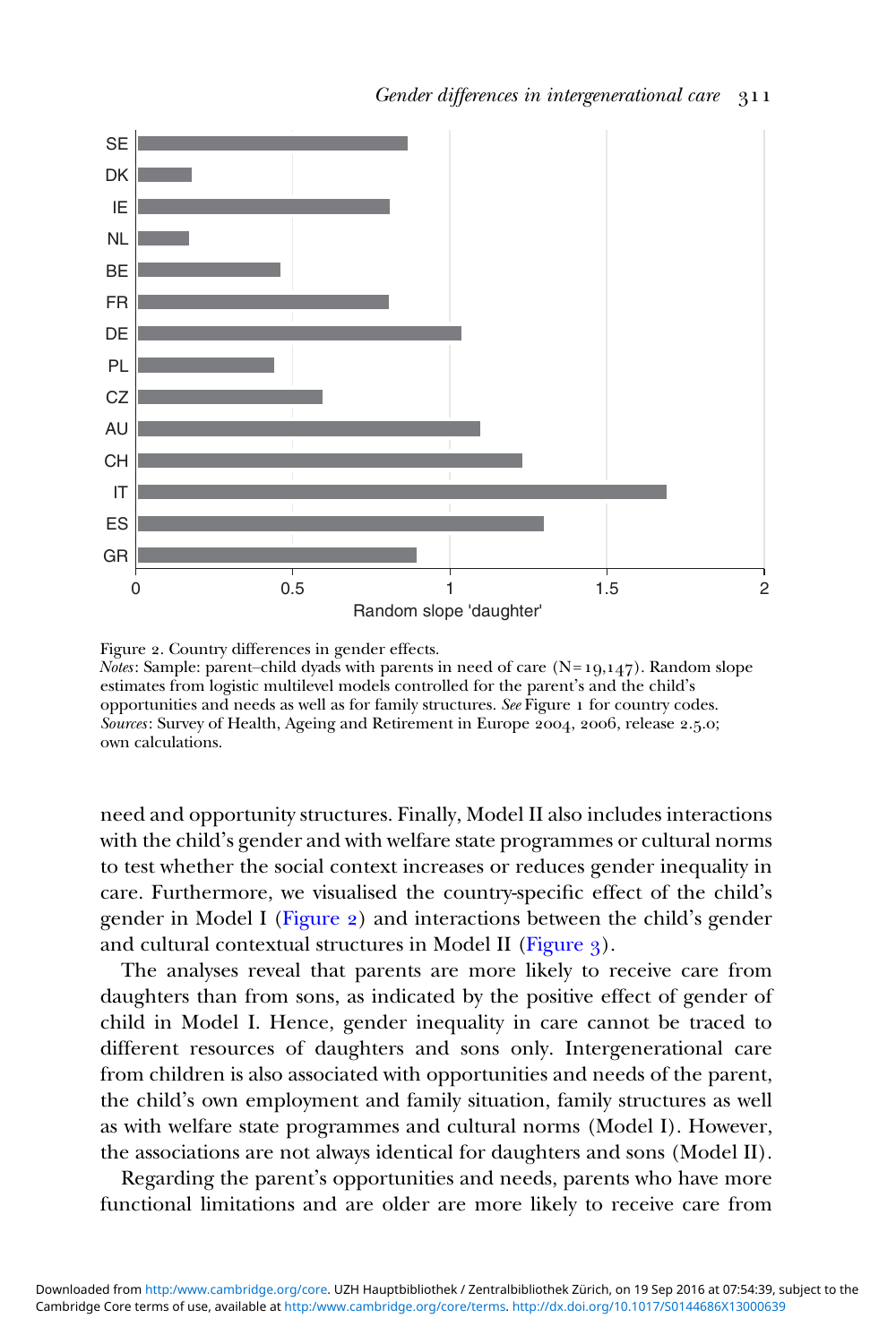<span id="page-14-0"></span>

Figure 3. Gender effects and cultural-contextual factors.

*Notes*: Sample: parent–child dyads with parents in need of care  $(N=19,147)$ . Random slope estimates from logistic multilevel models controlled for the parent's and the child's opportunities and needs as well as for family structures. See Figure 1 for country codes. GDP: Gross Domestic Product.

Sources: Survey of Health, Ageing and Retirement in Europe 2004, 2006, release 2.5.0; OECD  $(2010)$ ; own calculations.

Significance levels:  $\dagger p < 0.1$ ,  $* p < 0.05$ .

a child. The interaction term with the child's gender suggests that needy parents are more likely to fall back on their daughters (Model II). Thus, the assumption that daughters adapt their behaviour more frequently to parental needs seems to hold. As long as parents live in partnerships, they are less likely to receive care from both daughters and sons.

Recipients of professional care are less likely to receive care from daughters whereas receiving professional care has no effect on care from sons. This indicates that when professional care is not available and parents turn to their children, only daughters not sons step into the breach. Professional assistance, such as helping with household chores, has no effect on intergenerational care from daughters and sons. The assumption that mothers are more likely to receive care from their daughters than fathers is not confirmed.

With respect to the child's opportunities and needs, geographical proximity is an important condition for functional solidarity among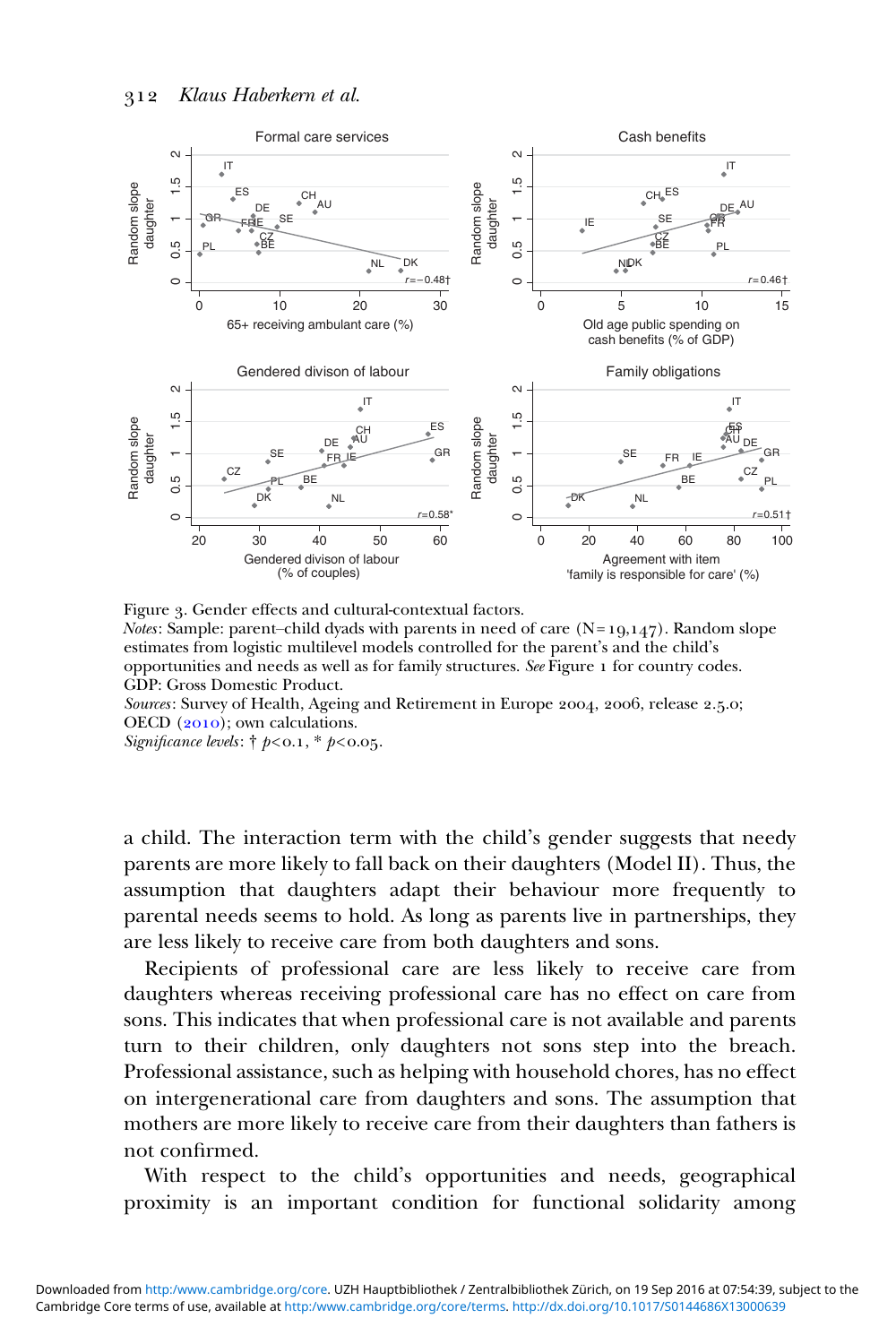generations: the greater the residential distance between parents and children, the lower the chance of intergenerational care. This result holds for daughters and sons, with parents being more likely to receive care from daughters living nearby than from sons, albeit this relation is only weakly significant. Regarding employment status, parents are more likely to receive care from their part-time employed sons and less likely from their part-time employed daughters than from sons and daughters who are home-makers or retired. In contrast to our expectations, parents are as likely to receive care from full-time and self-employed sons compared to unemployed sons. Although parents are more likely to fall back on home-makers than on daughters working full-time (not shown), we observed no significant difference between full-time working daughters and sons. The parent's likelihood of being cared for is not influenced by the child's partnership status.

With regard to family structures, parents are most likely to receive care from an only child. In sibling groups, however, not every child is equally engaged in intergenerational care. If parents only have daughters, they are as likely to receive care from the daughters as parents of an only child are from that child. Parents who also have sons are less likely to receive care from the child. In sibling groups with sons, the children seem to be more likely to leave the care work to their siblings, professional carers or in-home carers. Parents cannot expect stepchildren – and stepsons in particular – to provide care with the same likelihood as biological children.

Fathers are as likely as mothers to receive care from a child when opportunity and need as well as family structures are considered. As for the child's gender, the results show that parents have a greater chance of receiving care from daughters. The random slope estimates in Model I reveal that the gender effect varies considerably across Europe ([Figure](#page-13-0)  $2$ ). The gender effect is highest in Italy, Spain and Switzerland and lowest in Denmark and the Netherlands. The effects reflect the gender arrangements in these countries; for instance, they mirror the fact that gender equality was late to be put on the political agenda in the Southern European countries and Switzerland. The third argument traces the differences in gender inequality directly to cultural-contextual structures.

Indeed, an explanation of whether parents receive care from a child is not only framed by the personal and family environment but it is also embedded in institutional structures and cultural norms. [Figure](#page-14-0)  $\alpha$  shows the (significant) associations between the country-specific gender effects, on the one hand, and welfare state policies and cultural norms, on the other. Gender inequality is highest in countries with low provision of professional home-care services, high public spending on cash benefits, a high percentage of couples with a traditional household division of labour and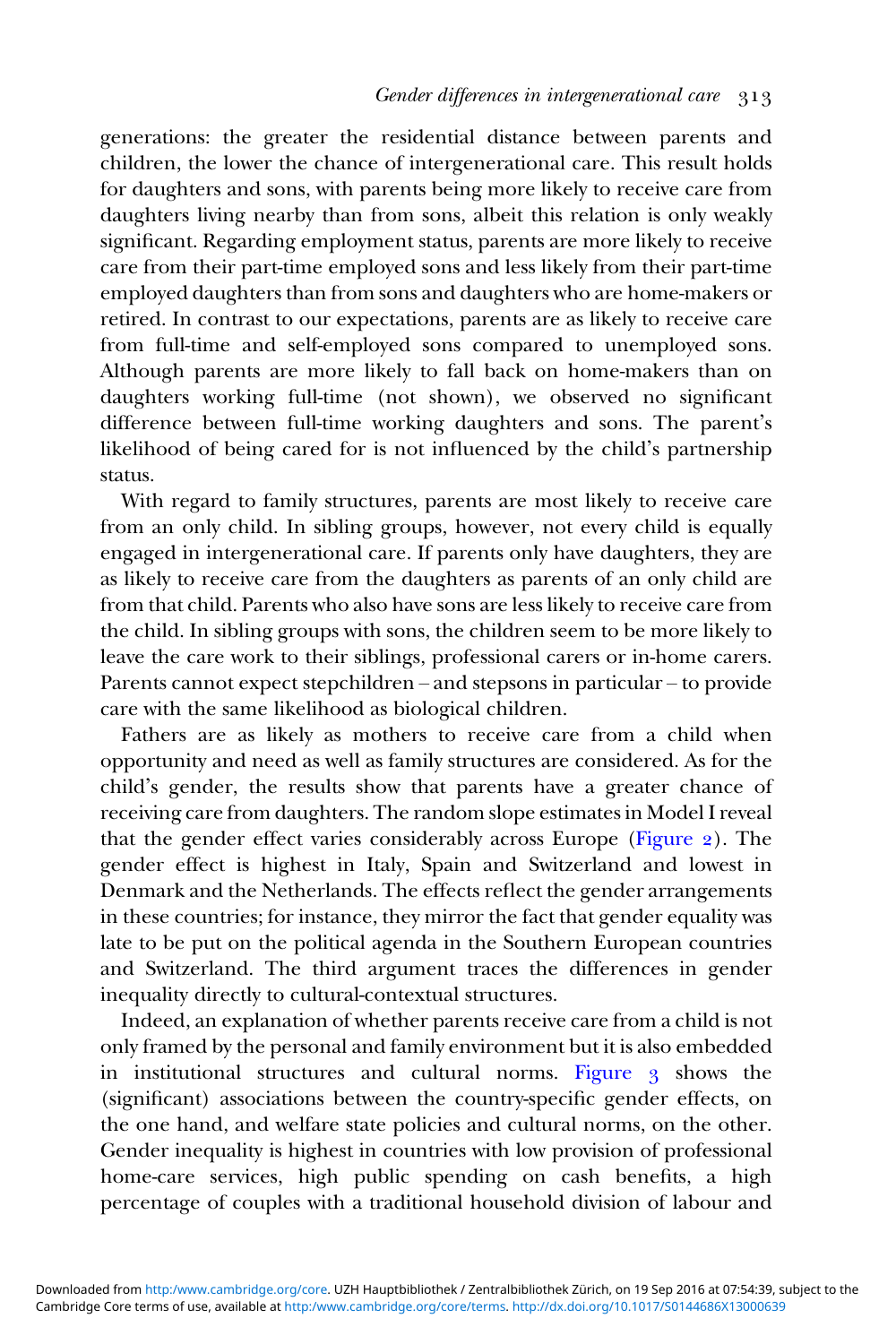a high percentage of older persons regarding the family as being responsible for elderly care.

The association between gender inequality and cultural-contextual structure is also confirmed by Model II. Whether parents receive care from a daughter is more dependent on institutional and cultural conditions than care from sons. In parent–daughter dyads, 12.7 per cent of the variance of the dependent variable is attributed to the country level, the respective share for parent–son dyads is  $7.8$  per cent (analyses not shown). This is reflected in the effects of the macro indicators, which are much more strongly associated with daughters' care involvement than with sons' (see Model II). A generous provision of formal home-care services is related to a lower likelihood of receiving care from daughters, indicating that such services relieve daughters of regular, time-intensive support to a parent. However, the same is not true for sons. The probability of receiving care from sons is not lower in countries with high service provision. This result supports the finding that formal care services substitute only for care by daughters but not for care by sons, who show lower levels of engagement in the first place. The contrary also holds true: parents can expect their daughters but not their sons to step into the breach when affordable or sufficient professional care services are not available.

Cash payments, by contrast, are positively linked to intergenerational care from daughters – the higher the amount the welfare state spends on such payments, the higher the likelihood of care-giving. Cash payments thus seem to have the desired effect of fostering intergenerational care, but, as expected, they motivate daughters not sons. Family obligation norms increase the parent's chance of receiving intergenerational care, in particular from daughters. A gendered division of labour seems to increase gender inequality in intergenerational care as well. In countries with a more gendered division of labour, parents can more likely expect care from their daughters than from their sons. As cultural and institutional factors impact on daughters and sons in different ways, they affect gender inequality in intergenerational care. According to likelihood-ratio tests, cash-for-care and care services have a similar explanatory power. The gender division of labour indicator is the most powerful and family obligation norms the least powerful predictor.

## Conclusion

This study focuses on gender differences in intergenerational care in a crossnational perspective. It complements and expands the picture of considerable gender differences in intergenerational care that has been portrayed in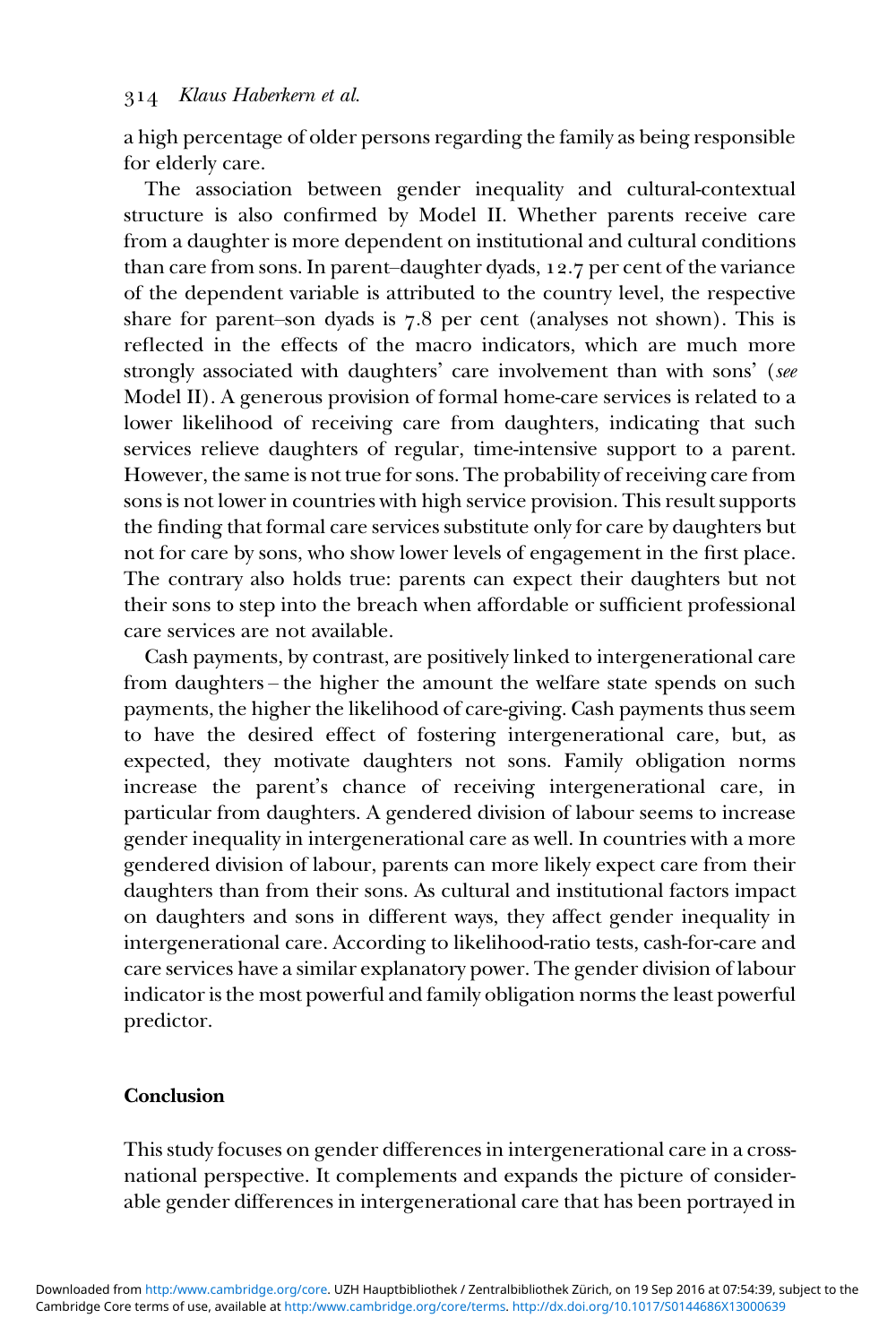a number of national studies. Gender differences vary substantially across Europe and are associated with cultural and institutional factors. Our results confirm the low level of intergenerational care in Northern European countries and the high level in the south of Europe (see e.g. Brandt, Haberkern and Szydlik  $2009$ ; Ogg and Renaut  $2006$ ). However, when we analyse daughters' and sons' care separately, it turns out that this pattern applies only to daughters' care-giving. Sons' care-giving tends to be low in all countries. Gender differences between daughters' and sons' involvement in care is highest in the Mediterranean and Switzerland and lowest in the Scandinavian countries and the Netherlands.

The study aims to identify the main causes of gender inequality in intergenerational care. Three possible explanations have been tested: (a) women and men have different resources; (b) women and men respond differently to the same resources; (c) welfare state programmes and cultural norms address women and men differently. First of all, parents are more likely to receive care from their daughters than from their sons when the children have the same resources and live in the same circumstances. Therefore, gender differences in care cannot be explained by a genderspecific allocation of resources only, e.g. different employment patterns of women and men.

From the parent's perspective, daughters and sons seem to respond differently to parental need and opportunity structures – which is in line with the second cause of gender inequality. With increasing functional limitations, parents are more likely to be able to fall back on their daughters but not on their sons. In addition, parents without access to affordable professional care services can more likely rely on their daughters than on their sons. As for the child's need and opportunity structures, daughters respond differently to employment status than sons. Parents are more likely to receive care from unemployed than from part-time employed daughters, presumably because daughters with fragmented working careers and with care experience are more likely to engage in caring for their parents (and can more easily be asked to do so by the parent). On the other hand, daughters seem to be more willing to interrupt their working careers in order to attend to their parents in times of need. Parents, however, are more likely to receive care from part-time employed sons than from sons who are home-makers or in retirement. The hypotheses that gender differences in intergenerational care are mainly rooted in gender-specific employment patterns thus cannot be confirmed. We rather find different responses to employment status, e.g. because daughters are more willing to provide intensive care than sons and are less attached to the labour market.

Another factor thought to possibly cause the preponderance of women in intergenerational care might be parents preferring care by a child of the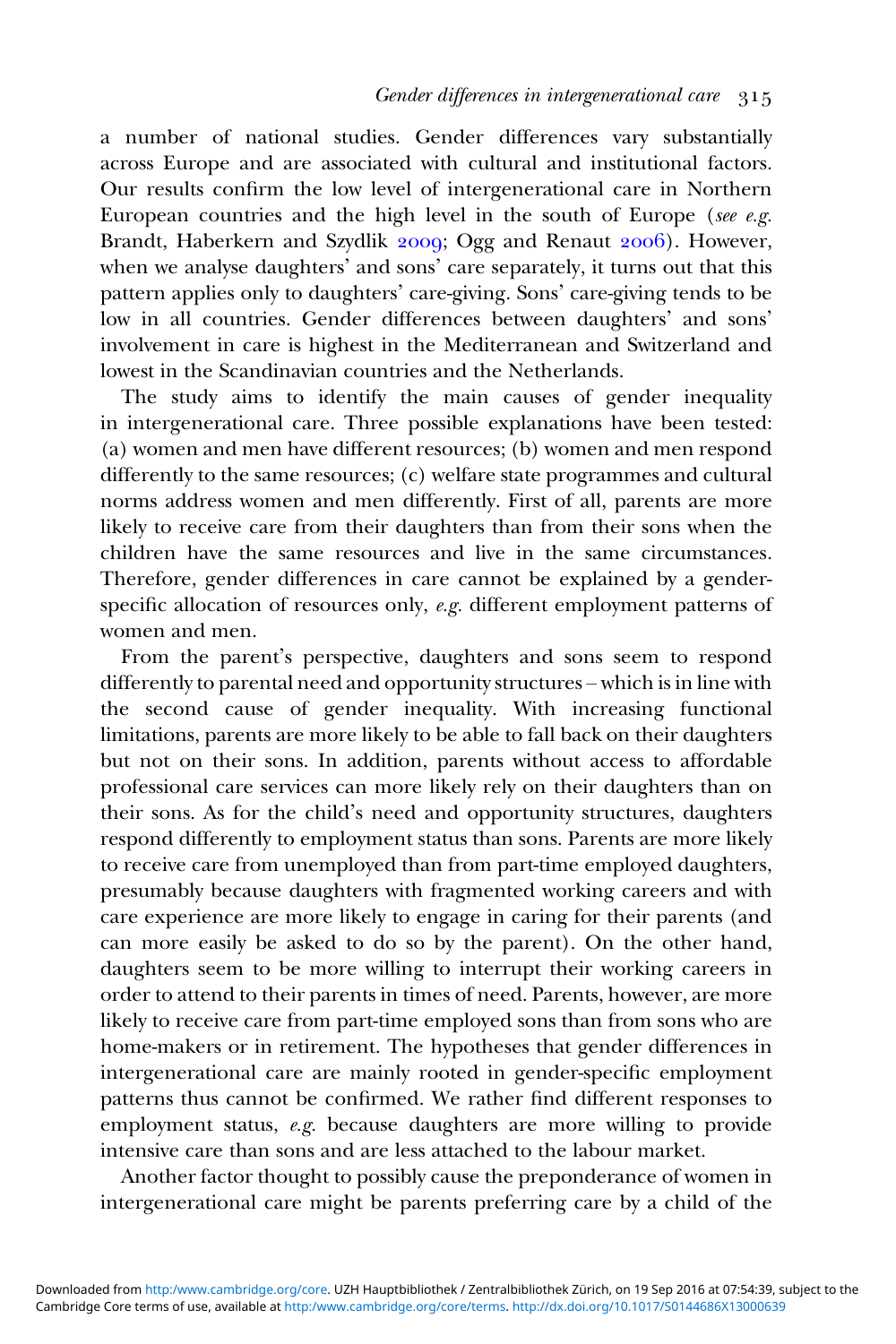same sex. Our analyses, however, fail to confirm this hypothesis. Rather we found parents more likely to receive care from daughters regardless of the parent's gender.

Overall, we cannot confirm the first argument that gender inequality in intergenerational care can be traced to different need and opportunity structures of daughters and sons only. Parents are more likely to receive care from their daughters even if we take employment status and other resources into account. Gender inequality rather can be explained by referring to the second argument according to which parents are more likely to receive care from their daughters because daughters are more responsive to the parent's needs than sons. Furthermore, daughters and sons respond differently to the same resources while also being responsive to different resources, e.g. parents can more likely fall back on daughters living close by than on sons.

We also can confirm the third explanation for gender inequality in intergenerational care. Welfare state programmes and cultural norms matter – but only for daughters. Whether parents can fall back on their daughters is influenced by welfare state regulations and cultural norms. The generous provision of care services relieves daughters of having to provide care to their parents and therefore reduces gender inequality in intergenerational care. In countries with low provision of care services, parents rely on their daughters rather than on their sons. Daughters seem to give priority to the needs of their parents rather than their own. When parents have access to affordable quality care, they do not have to ask their daughters for care. In this case, the latter are unburdened from the traditional female caring responsibility.

Cash-for-care encourages care by daughters but not by sons. Thus, the assumption that cash benefits are more likely to address women seems to hold. Since men earn more than women in all European countries and care work is considered to be a woman's task, cash benefits predominantly activate women and thereby seem to preserve the gendered organisation of care. As long as equal pay between women and men fails to be achieved, cashfor-care may not have the desired effect of increasing sons' engagement in intergenerational care.

Family obligation norms function similarly. They are associated with daughters' care-giving more than with sons'. In countries where most people agree that the family and not the State should bear responsibility for elderly care, parents more often receive care from daughters. The norm to provide support to family members thus rather seems to obligate women more than men.

In addition, gender role norms are important as well. Parents more often receive care from daughters in countries with a rigid gendered division of labour while sons are engaged to a lower degree. Overall, the empirical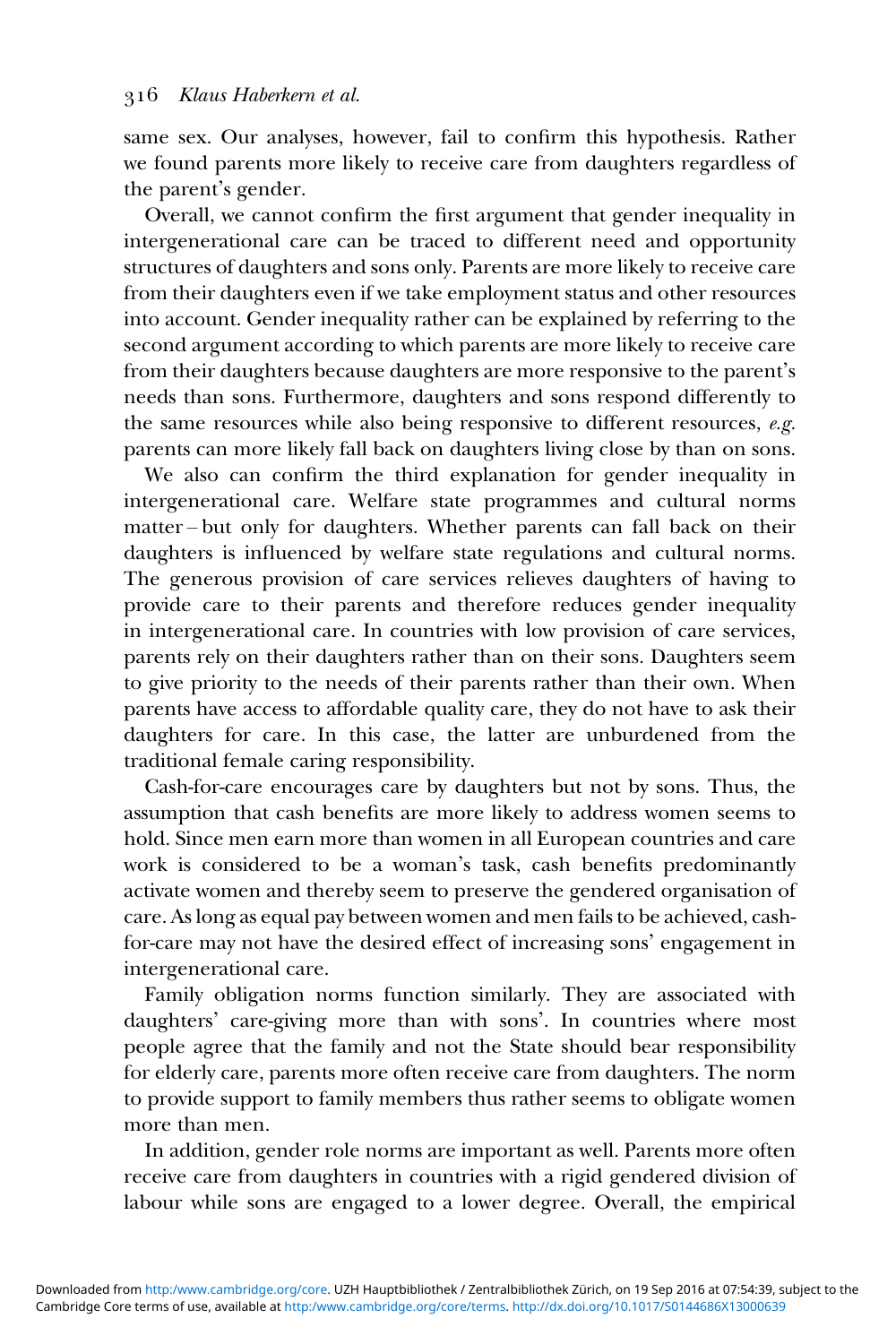results show that not only individual and familial factors contribute to gender differences in intergenerational care, but cultural-contextual factors do so as well.

Informal care represents the backbone of most care systems. In light of the high costs of professional care and tight public budgets as well as the widespread preference for family care arrangements, it is unlikely that European welfare states will be able to master the future need for care without support by family members. As labour force participation rates of women have increased in the past decades and nothing points to a halt of this trend, older parents in the near future will either be less likely to be able to fall back on their daughters in times of need or daughters will have to detach themselves from the labour market and face the risk of unemployment, loss of income and future poverty.

To the present day, welfare states with a generous provision of professional care services, such as in the Scandinavian countries and the Netherlands, have relieved women of caring burdens and have thereby reduced gender inequality in intergenerational care – which has also reduced gender inequality in terms of income and gainful employment since informal carers work fewer hours and earn less (OECD 2011). However, the Scandinavian model has failed to motivate sons to make a greater commitment to providing care to their parents. Achieving gender equality in intergenerational care is still a one-way ticket from informal care by women towards State care. Against the background of demographic ageing and tight budgets, the welfare state cannot fully take on care responsibilities and do without the family and the informal support of both daughters and sons.

Cash-for-care programmes must be designed in ways that allow for a reconciliation of informal care and gainful employment for adult daughters and sons alike. This may also include activation policies targeting men. Cash-for-care could be partitioned similar to parental leave programmes so that a certain timespan is reserved for sons, if there are any.

In addition, achieving a work–care balance has to be facilitated by offering caring children and relatives the possibility of drawing on professional assistance. On the one hand, welfare state policies are more likely to support equal choice in intergenerational care if gender equality is deeply rooted in the public arena and private enterprises. On the other hand, welfare states need to expand (semi-) professional care services in order to support family care without placing too much of a burden on caring relatives. Furthermore, these services need to provide alternatives to family care where necessary. An important argument in support of this is that professional care services also reduce gender-specific inequalities. Accomplishing an appropriate welfare mix is one of the great challenges that societies will have to face in the decades to come.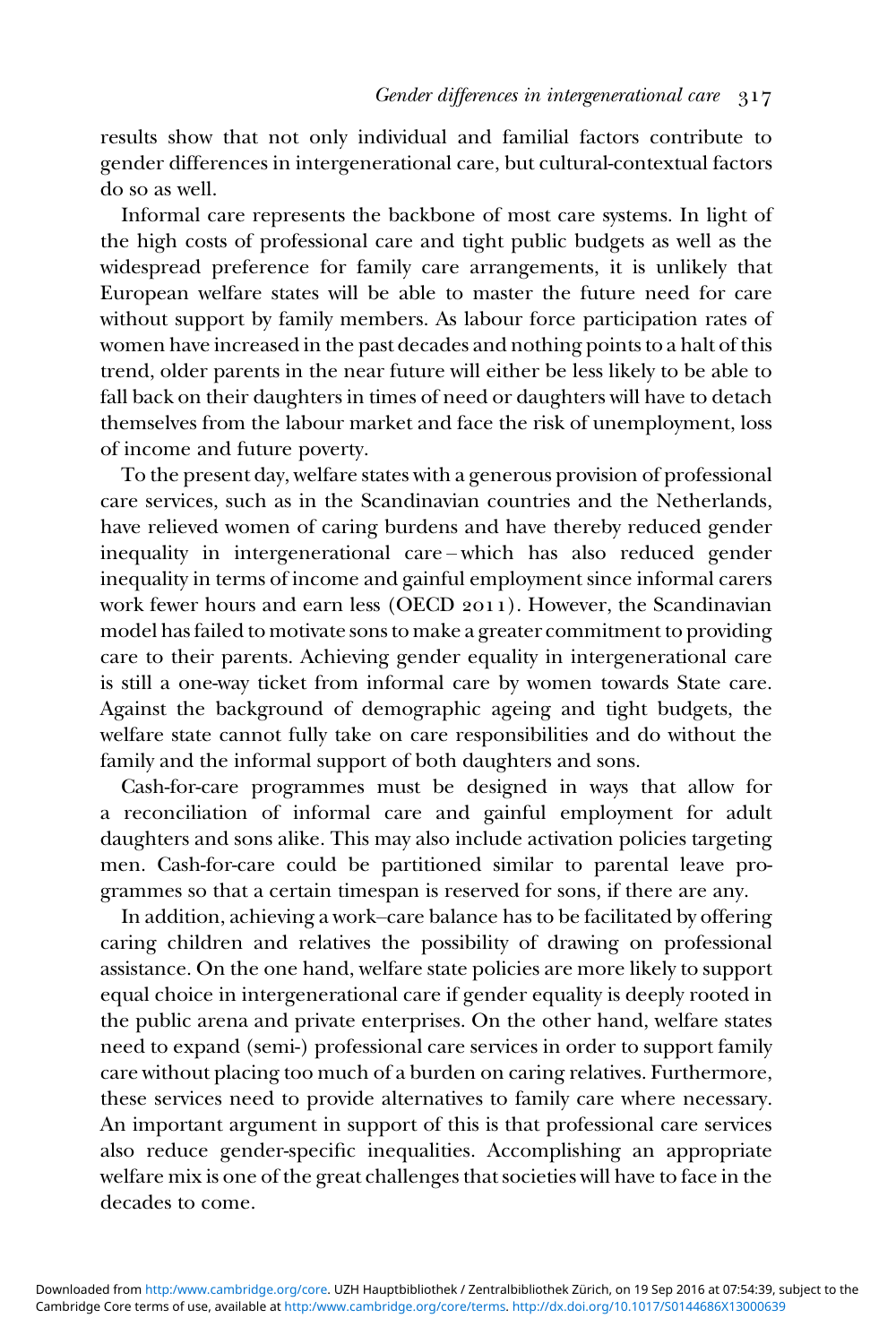#### <span id="page-20-0"></span>Klaus Haberkern et al.

#### Acknowledgements

This paper uses data from SHARE wave 1 and 2 release 2.5.0, as of  $24$  May  $2011$ or SHARELIFE release 1, as of 24 November 2010. The SHARE data collection has been primarily funded by the European Commission through the 5th Framework Programme (project QLK6-CT-2001-00360 in the thematic programme Quality of Life), through the 6th Framework Programme (projects SHARE-I3, RII-CT-2006-062193, COMPARE, CIT5-CT-2005-028857 and SHARELIFE, CIT4-CT-2006-028812) and through the 7th Framework Programme (SHARE-PREP, number 211909, SHARE-LEAP, number  $227822$  and SHARE M<sub>4</sub>, number  $261982$ . Additional funding from the US National Institute on Aging (U01 AG09740-13S2, P01 AG005842, P01 AG08291, P30 AG12815, R21 AG025169, Y1-AG-4553-01, IAG BSR06-11 and OGHA  $o_4$ - $o_64$ ) and the German Ministry of Education and Research, as well as from various national sources, is gratefully acknowledged (see [www.share-project.org](http://www.share-project.org) for a full list of funding institutions).

## **NOTES**

- The reason for choosing the first interview with every respondent lies in the time period referred to in the question on receiving care. In the first interview, each respondent was asked whether he or she received care from anyone inside or outside the household in the *last*  $12$  *months*. In the following interviews, the respondents were asked whether they received care since the last interview. As the time period between the interviews varies from  $11$  to  $40$  months, the question is hardly comparable across respondents.
- Normal logistic regression models would underrate standard errors and thus overrate significance levels since individual observations are not independent of one another and country-level indicators would be treated as individual characteristics  $(Hox 2002)$ .

#### **References**

- Arber, S. and Ginn, J. 1995. Gender differences in informal caring. Health & Social Care in the Community,  $3, 1, 10-31$ .
- Bettio, F. and Plantenga, J. 2004. Comparing care regimes in Europe. Feminist *Economics*, **10**, 1,  $85-113$ .
- Bonsang, E. 2009. Does informal care from children to their elderly parents substitute for formal care in Europe? Journal of Health Economics,  $28, 1, 143-54$ .
- Bracke, P., Christiaens, W. and Wauterickx, N. 2008. The pivotal role of women in informal care. Journal of Family Issues,  $29$ , 10, 1348-78.
- Brandt, M., Haberkern, K. and Szydlik, M. 2009. Intergenerational help and care in Europe. European Sociological Review, 25, 5, 585-601.
- Campbell, L. D. and Martin-Matthews, A. 2003. The gendered nature of men's filial care. Journals of Gerontology: Psychological Sciences and Social Sciences, 58B, 6, 350-8.
- Chesley, N. and Poppie, K. 2009. Assisting parents and in-laws: gender, type of assistance, and couple's employment. Journal of Marriage and Family, 71, 2, 247-62.
- Crespo, L. 2006. Caring for parents and employment status of European mid-life women. CEMFI Working Paper Number 0615, Center for Monetary and Financial Studies, Madrid.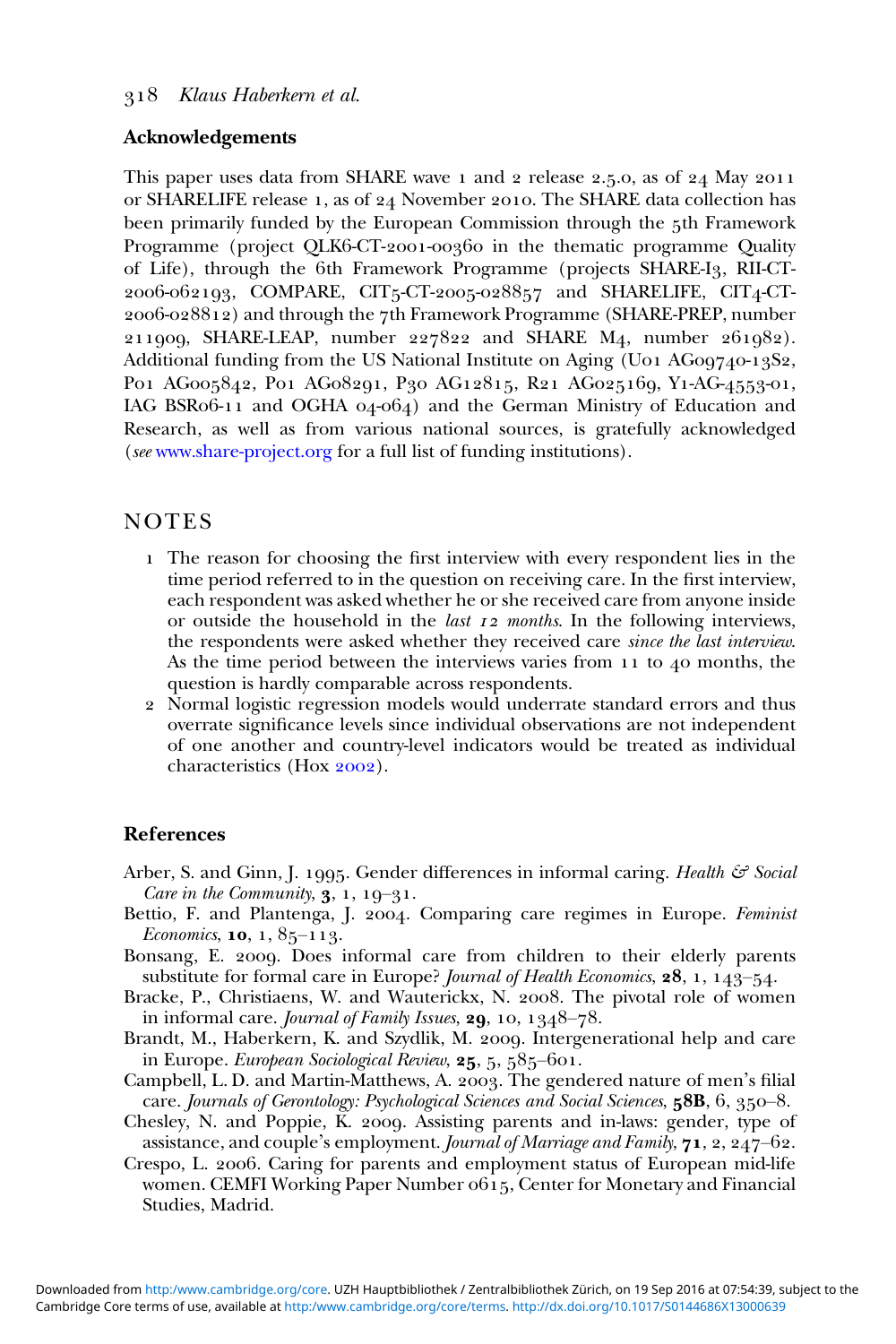- <span id="page-21-0"></span>Da Roit, B. 2007. Changing intergenerational solidarities within families in a Mediterranean welfare state: elderly care in Italy. Current Sociology,  $55$ ,  $2$ ,  $251-69$ .
- Da Roit, B. and Le Bihan, B. 2010. Similar and yet so different: cash-for-care in six European countries' long-term care policies. The Milbank Quarterly,  $88, 3, 286 - 309$ .
- Eurobarometer 2007. Health and Long-term Care in the European Union. Special Eurobarometer Report 283, European Commission, Brussels.
- Feld, S., Dunkle, R. E. and Schroepfer, T. 2005. When do couples expand their ADL caregiver network beyond the marital dyad? Marriage  $\mathcal{F}$  Family Review, 37, 1/2, 27–44.
- Gerstel, N. and Sarkisian, N. 2004. Explaining the gender gap in help to parents: the importance of employment. Journal of Marriage and Family,  $66, 2, 431-51$ .
- Haberkern, K., Schmid, T., Neuberger, F. and Grignon, M. 2012. The role of the elderly as providers and recipients of care. In Organisation for Economic Co-operation and Development (OECD) (ed.), The Future of Families to 2030. OECD, Paris, 189–257.
- Haberkern, K. and Szydlik, M. 2010. State care provision, societal opinion and children's care of older parents in 11 European countries. Ageing  $\mathcal{F}$  Society,  $30, 2, 299 - 323.$
- Heuschneider, K., Liebischer, S. and Tropf, F.C. 2011. Selbstlose Töchter – Berechnende Söhne? In Engelhardt, H. und C. Schmidt (eds), Probleme und Konsequenzen alternder Gesellschaften. Bamberger Beiträge zur Soziologie *Band 07.* Bamberg University Press, Bamberg, Germany,  $76-108$ .
- Hox, J. 2002. Multilevel Analysis. Techniques and Applications. Psychology Press, New York.
- Huber, M., Rodrigues, R., Hoffmann, F., Gasoir, K. and Marin, B. 2009. Facts and Figures on Long-term Care. Europe and North America. European Centre for Social Welfare Policy and Research, Vienna.
- Igel, C., Brandt, M., Haberkern, K. and Szydlik, M. 2009. Specialization between family and state – intergenerational time transfers in Western Europe. Journal of Comparative Family Studies,  $40, 2, 203-26$ .
- Jensen, C. 2008. Worlds of welfare services and transfers. Journal of European Social Policy,  $18, 2, 151-62$ .
- Kalmijn, M. and Saraceno, C. 2008. A comparative perspective on intergenerational support. Responsiveness to parental needs in individualistic and familialistic countries. European Societies, 10, 3, 479-508.
- Katz, S. 1983. Assessing self-maintenance. Activities of daily living, mobility, and instrumental activities of daily living. Journal of the American Geriatrics Society,  $31, 12,$  $721 - 6.$
- Laditka, J. N. and Laditka, S. B. 2001. Adult children helping older parents. Research on Aging,  $23, 4, 429 - 56$ .
- Lee, G.L., Dwyer, J.W. and Coward, R.T. 1993. Gender differences in parent care: demographic factors and same-gender preferences. Journal of Gerontology, 48,  $1, 9-16.$
- Leitner, S. 2003. Varieties of familialism: the caring function of the family in comparative perspective. European Societies, 5, 4, 353-75.
- Mandel, H. and Semyonov, M. 2005. Family policies, wage structures, and gender gaps: sources of earnings inequality in 20 countries. American Sociological Review,  $70, 6, 949 - 67.$
- Mestheneos, E. and Triantafillou, J. 2005. Services for Supporting Family Carers of Elderly People in Europe. Characteristics, Coverage and Usage. The EUROFAMCARE Consortium, Hamburg, Germany.
- Michaud, P., Heitmueller, A. and Nazarov, Z. 2010. A dynamic analysis of informal care and employment in England. Labour Economics,  $17, 3, 455 - 65$ .